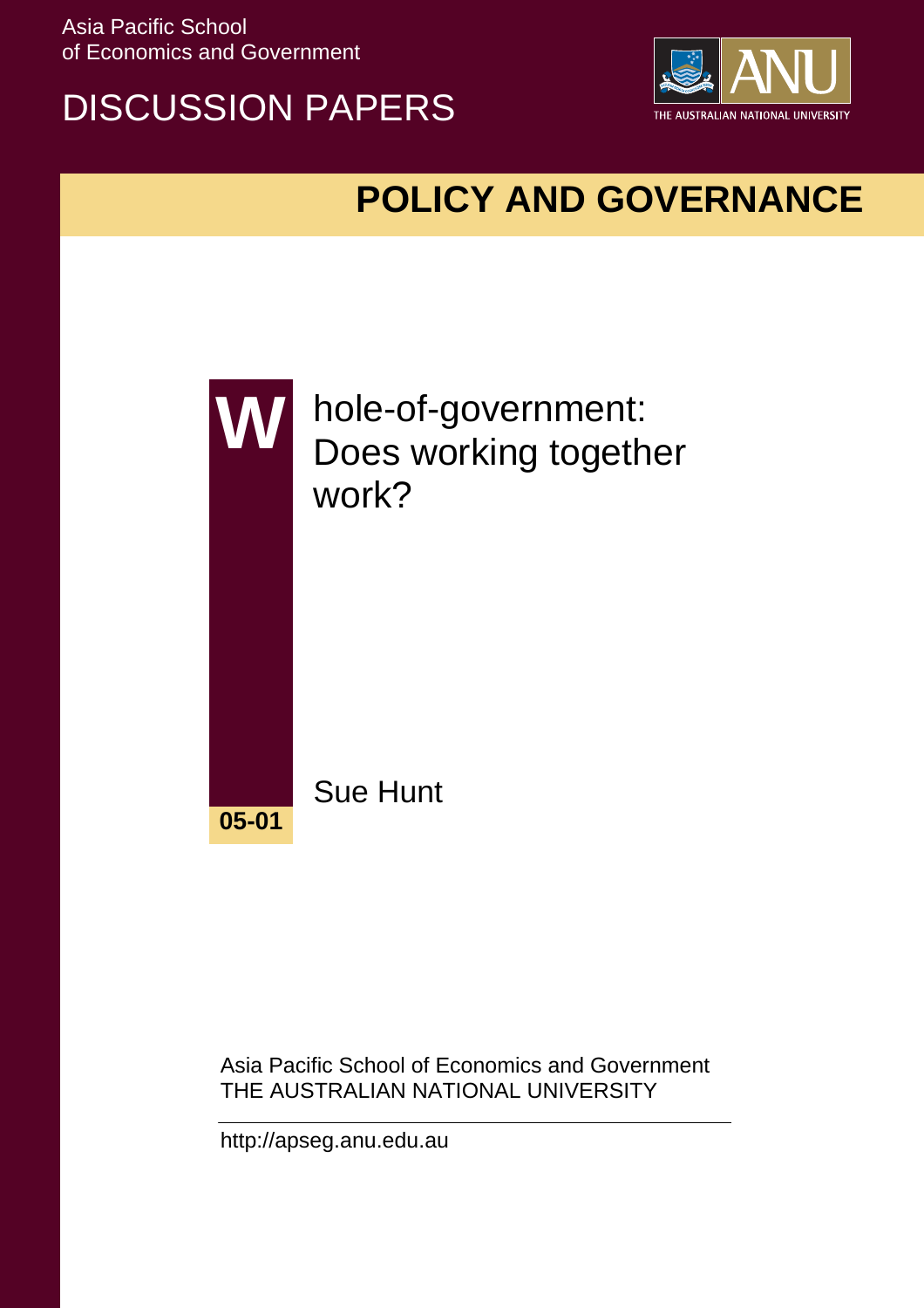#### © Sue Hunt 2005

The Policy and Governance Program at the Asia Pacific School of Economics and Government publishes a series of Discussion Papers on a range of policy issues, including issues of political institutions and institutional design, accountability and public sector management, and the relationship between political and economic reform. The Discussion Papers disseminate research quickly in order to generate comments and suggestions for revision or improvement. Since they often represent preliminary or incomplete work, citation and use of such a paper should take account of its provisional character.

The opinions contained in the series are those of the authors, and not those of the Asia Pacific School of Economics and Government at The Australian National University.

Sue Hunt (Sue.Hunt@health.gov.au) was, at time of writing, completing a Master of Public Policy degree specialising in Policy Analysis at the Asia Pacific School of Economics and Government, the Australian National University. She is currently an officer at Australian Department of Health and Ageing.

#### **Abstract**

The idea of whole-of-government processes as a pathway to more efficient and integrated government has risen in popularity in Australia over the past decade.

Despite fairly widespread support for the principles of whole-of-government, a number of issues require serious consideration. The major areas of potential difficulty arise in relation to ensuring accountability for publicly funded activities, overcoming the silos created by departmentalism or vertical styles of management, and balancing inclusion in public policy development with the unwelcome effect of 'many hands', namely fragmentation and lack of coordination. In addition, and absent from much of the specific public administration literature on whole-of-government, is a consideration of the role of interpersonal relationships and individual behaviour as they impact on organisational values, ethics and culture.

Four operational levels of 'joining' in the public sector are also identified, namely interdepartmental, intradepartmental, intergovernmental and intersectoral. Then, current whole-ofgovernment mechanisms at work in the Australian Department of Health and Ageing for developing child and youth health policy are identified and described in relation to these levels. Differences are observed and analysed between the child health and the youth health processes.

Knowledge and attitudes of public servants to the whole-of-government vision are also seen as critical for the success of whole-of-government. Interviews with a sample of Department of Health and Ageing (DoHA) officers with a key role in child and youth health policy development provide some experiential learning about the essence of the barriers and practical ingredients for success.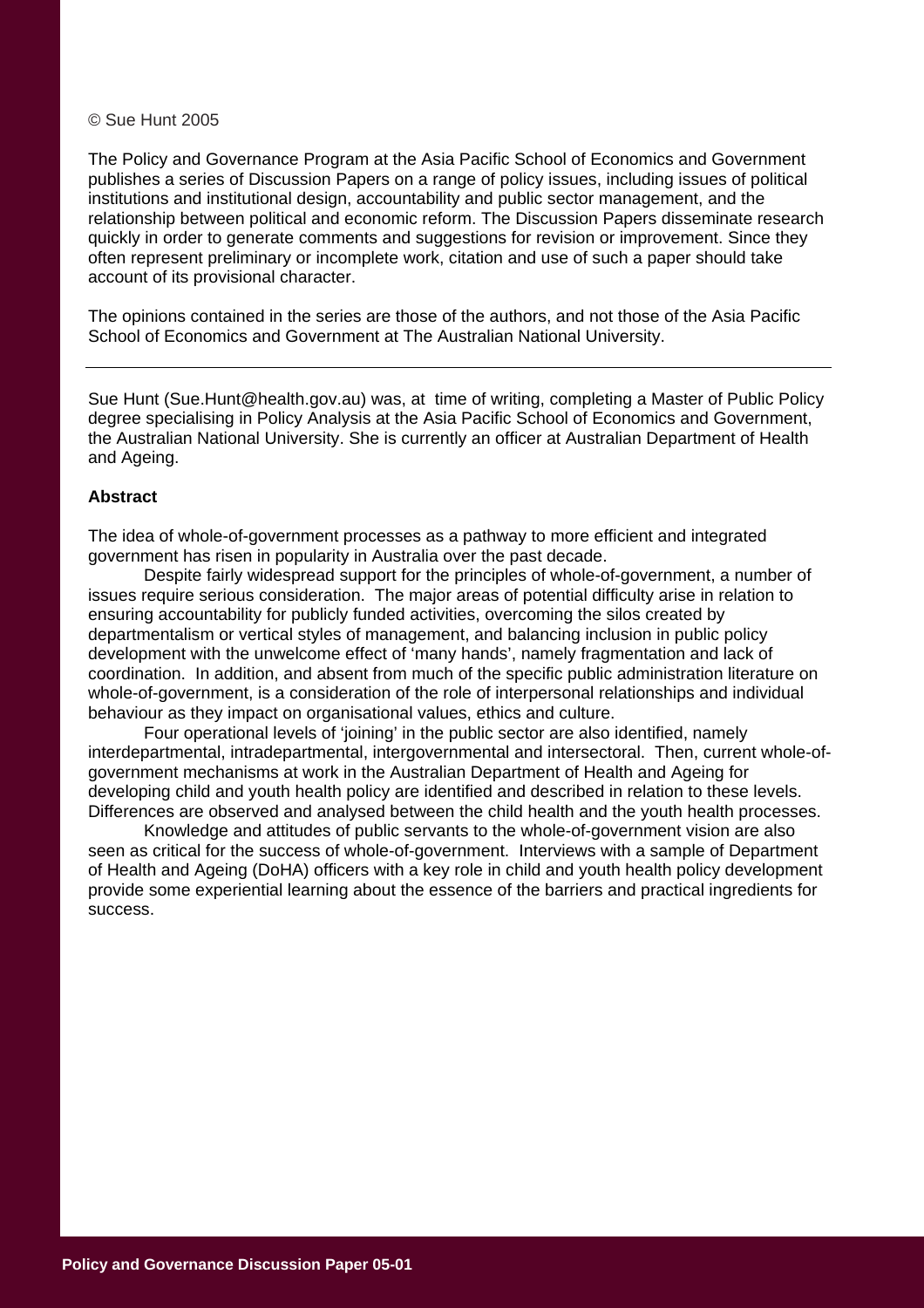# Whole-of government – does working together work?



### SUE HUNT

*This discussion paper is a revised version of a Policy Analysis Report written as part of the requirements for master in public policy, Australian National University.*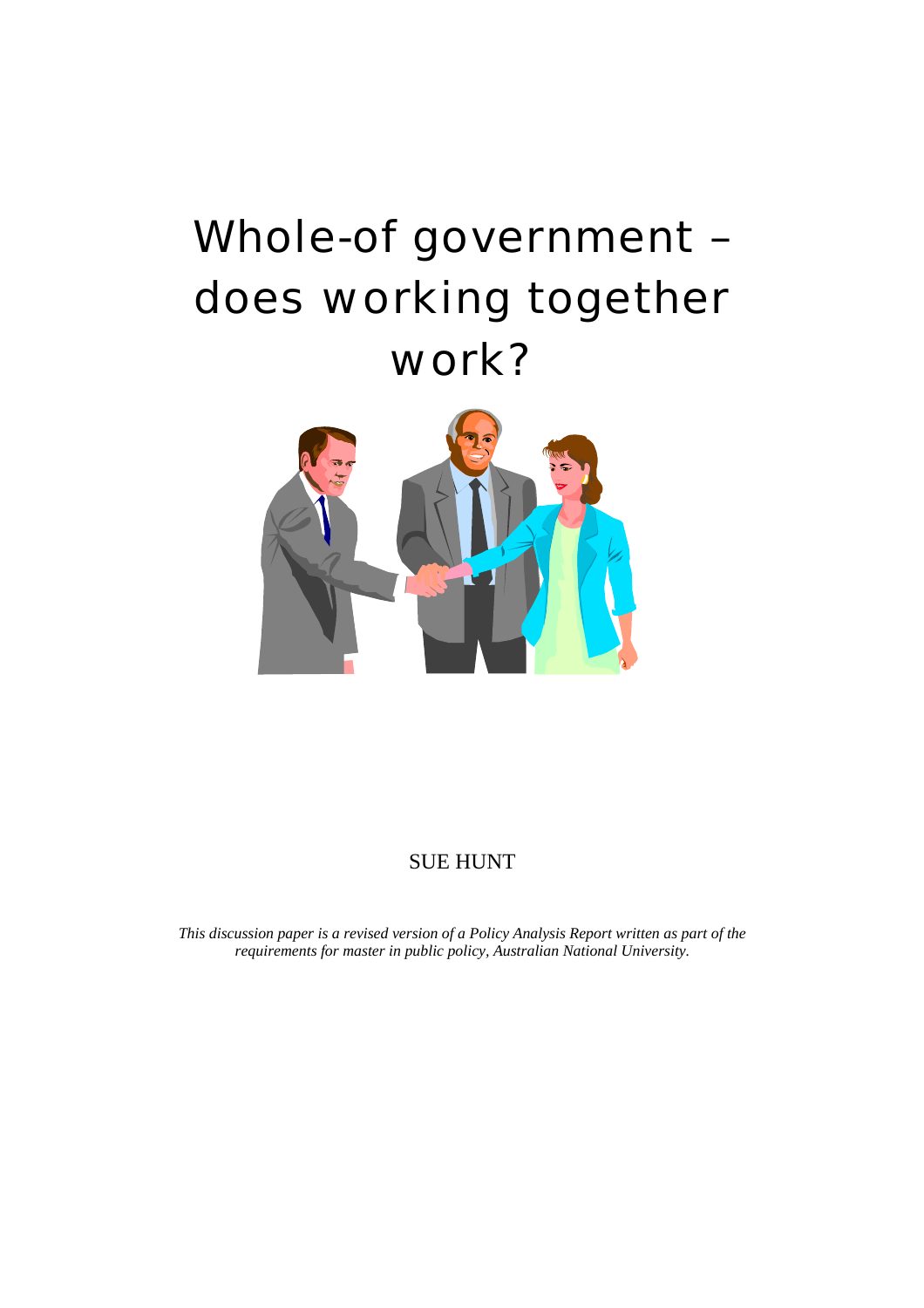## **WHOLE-OF-GOVERNMENT - DOES WORKING TOGETHER WORK?**

| 7. CHILD AND YOUTH HEALTH POLICY IN THE FEDERAL ARENA17                   |
|---------------------------------------------------------------------------|
|                                                                           |
|                                                                           |
|                                                                           |
| 7.3 Description of child and youth health whole-of-government processes17 |
|                                                                           |
|                                                                           |
|                                                                           |
|                                                                           |
|                                                                           |
|                                                                           |
|                                                                           |
|                                                                           |
|                                                                           |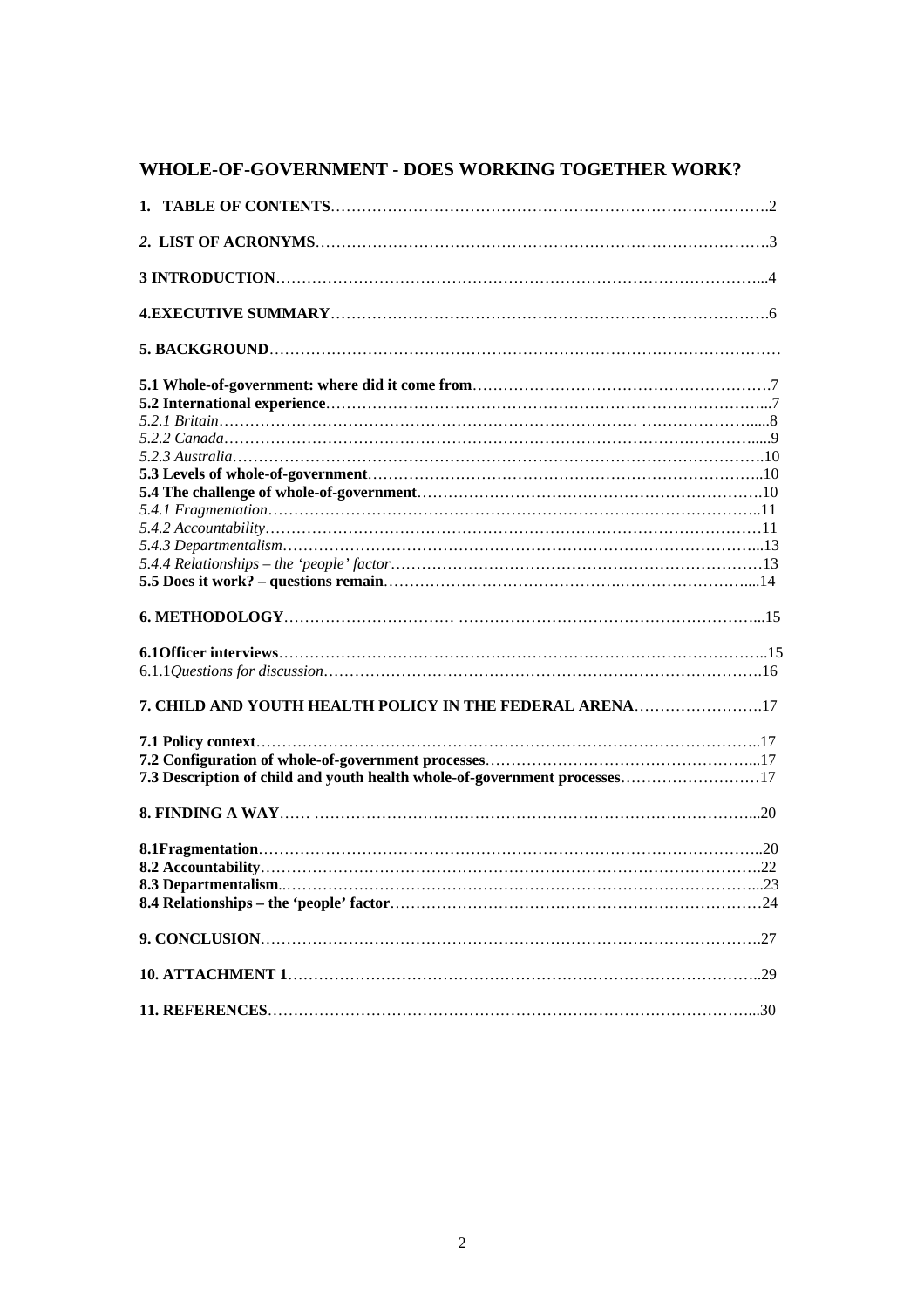#### **2. LIST OF ACRONYMS**

| <b>AHMAC</b>          | Australian Health Ministers' Advisory Committee          |  |  |
|-----------------------|----------------------------------------------------------|--|--|
| <b>AHMC</b>           | Australian Health Ministers' Advisory Conference         |  |  |
| <b>AGs</b>            | Department of the Attorney General                       |  |  |
| <b>APS</b>            | <b>Australian Public Service</b>                         |  |  |
| <b>AP Lands</b>       | Anangu Pitjantjatjara                                    |  |  |
| <b>COAG</b>           | <b>Council of Australian Governments</b>                 |  |  |
| <b>DEST</b>           | Department of Education, Science and Training            |  |  |
| <b>The Department</b> | The Department of Health and Ageing                      |  |  |
| <b>DoHA</b>           | The Department of Health and Ageing                      |  |  |
| <b>FaCS</b>           | The Department of Family and Community Services          |  |  |
| <b>IPAA</b>           | Institute of Public Administration Australia             |  |  |
| <b>IDC</b>            | Inter Departmental Committee                             |  |  |
| <b>JWW</b>            | Joint Ways of Working                                    |  |  |
| <b>OATSIH</b>         | Office of Aboriginal and Torres Strait Islander Health   |  |  |
| <b>PHD</b>            | <b>Population Health Division</b>                        |  |  |
| <b>PM &amp; C</b>     | Department of Prime Minister and Cabinet                 |  |  |
| <b>PMR</b>            | Performance Management Review                            |  |  |
| <b>RCAGA</b>          | Royal Commission on Australian Government Administration |  |  |
| <b>SES</b>            | <b>Senior Executive Service</b>                          |  |  |
| <b>STO</b>            | <b>State and Territory Office</b>                        |  |  |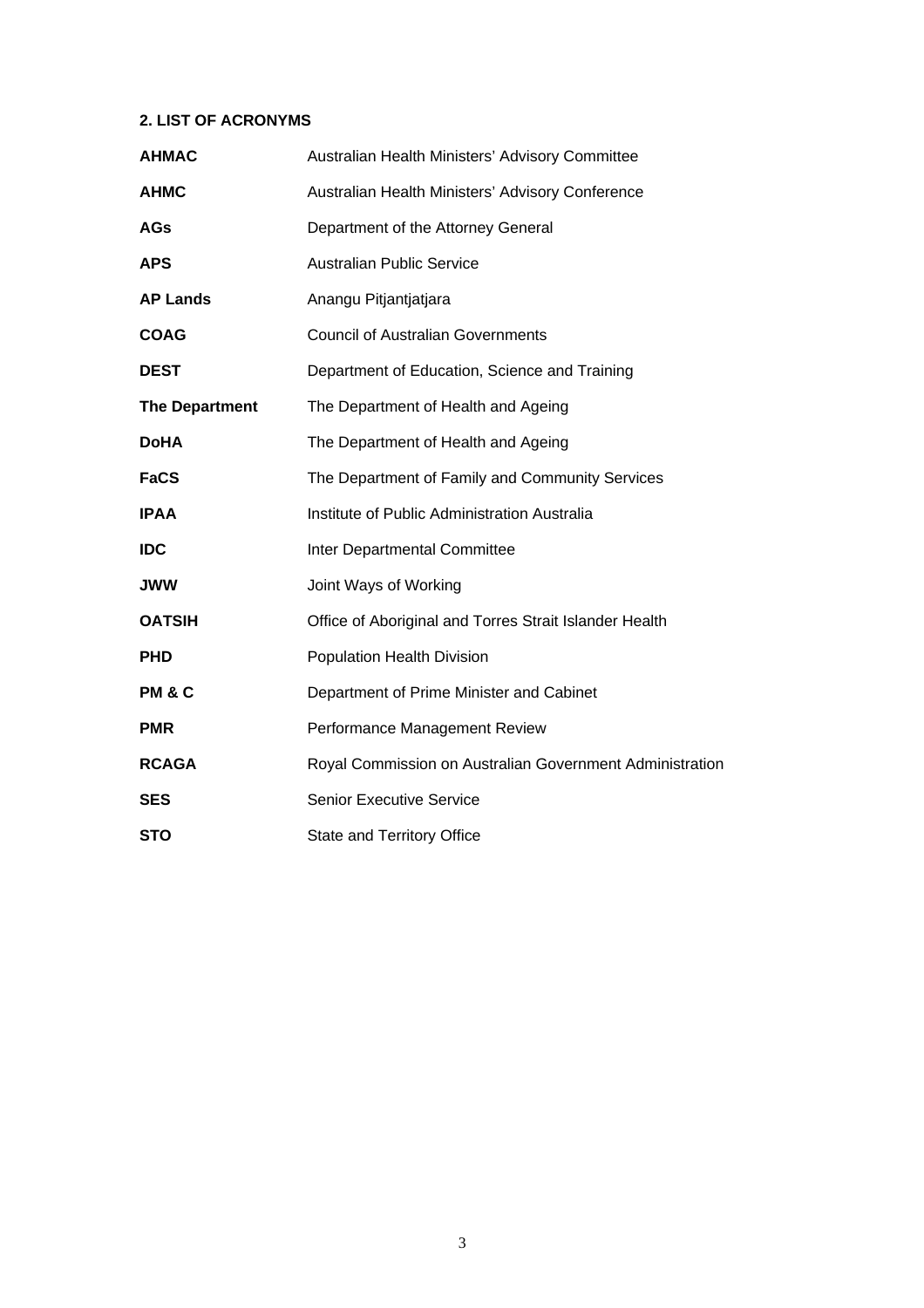#### **3. INTRODUCTION**

In Australia, fragmentation and lack of coordination across agencies (and levels of government) responsible for delivering government services, has been identified as a major problem (Wilkins, March 2002). As early as 1976, when the Coombes report was released (RCAGA, 1976), 'whole-of-government' solutions have been suggested as a way, it not *the* way, of addressing this problem.

'Whole-of-government' strategies generally entail deliberate action, usually, but not always, on the part of government, to facilitate cross-departmental and inter-organisational cooperation in the development and implementation of a particular public policy and/or the delivery of services. The term 'whole-of-government' is most commonly used in Australia, and in this report. Other terms, including 'joined-up' government and 'horizontal' management can, and often are, used interchangeably.

The former is primarily applied in British settings, while the latter is associated with Canadian public administration. At the same time, new terms, such as 'joined-up ways of working' (Dixon et al, 2001) are emerging in response to the dynamic public sector environment, particularly the blurring of boundaries with the private sector. Collectively, they all describe a broad range of coordinating and integrating public sector management mechanisms operating at a number of levels. In fact, the shifts in definition and evolution in interpretation of the set of whole-of-government terms over time, are significant to public sector observers and commentators in their own right, being a reflection of some of the contemporary issues in the changing role of democratic government.

Why is whole-of-government becoming something of a 'catch cry' coming from within modern government and the general public? The answer lies in the belief that certain practices designed to increase integration, can be employed in the policy development and implementation cycle that will increase the likelihood of nationally consistent and more holistic and effective policy outcomes. That is, rather than a 'piecemeal' approach so often seen as a result of the complexity of the organisation of government functions, whole-of-government processes will pull together infrastructure, and relevant expertise and resources across the public sector (and increasingly the non government sector). It is expected that this will result in policy and inevitably, program synergies that will better serve the public interest.

Indeed, a more integrated approach to government, from the outset, appears to offer policy benefits, particularly in terms of providing more coordinated and 'user friendly' services with easily identifiable points of access, and by demystifying government policy processes to better support public participation in policy development. By logical association, it would also appear to offer efficiencies in terms of economies of scale.

Unfortunately, the path to integrative government via whole-of-government practices is neither simple nor straightforward. Firstly, whole-of-government can mean a number of things and have numerous permutations. Secondly, whole-of-government processes may be broadly and/or comprehensively applied, or may be highly specific, or targeted. Thirdly, they can be informal or formal and either carry authority or consist of nothing more than a 'gentlemen's agreement'. For example, at one level, they can provide a joint legislative framework for a program, while at a less formal level they can mean shared funding and accountability mechanisms, or even very loose levels of cooperation that may only involve sharing information at different stages. Clearly, 'whole-of-government' is a relatively nebulous concept and whether or not the use of these practices, in their many shapes and forms, will guarantee more integrated and collaborative government has not been universally demonstrated.

Accordingly, this report analyses whole-of-government processes from the public sector management viewpoint with reference to the development of child and youth health policy within Australia's federal Department of Health and Ageing (DoHA) by:

• identifying and describing the whole-of-government processes being used by the Commonwealth Department of Health and Ageing (DoHA) to advance the government's child and youth health agenda; and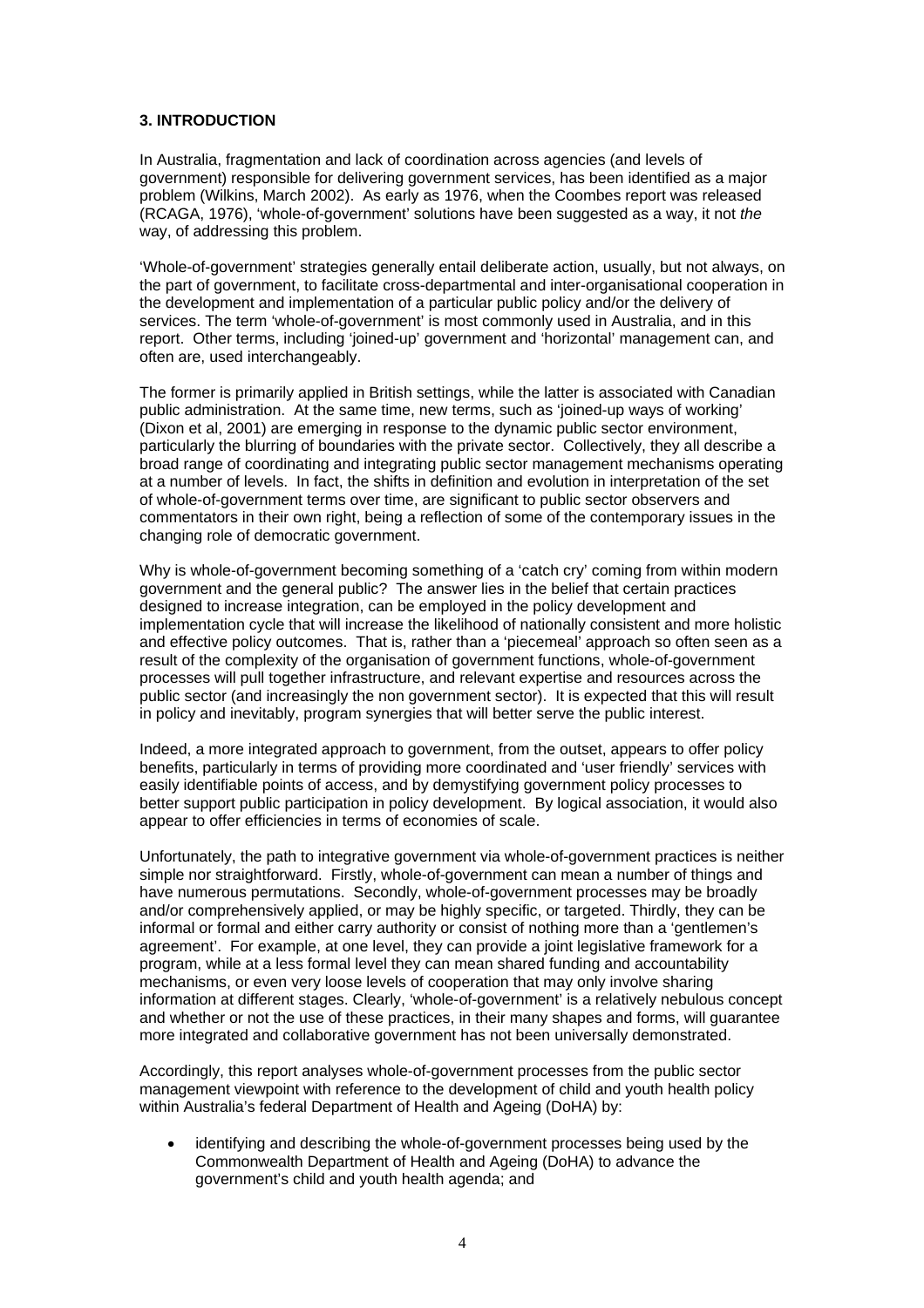• assessing the effectiveness of these processes in terms of achieving more integrated and collaborative public policies.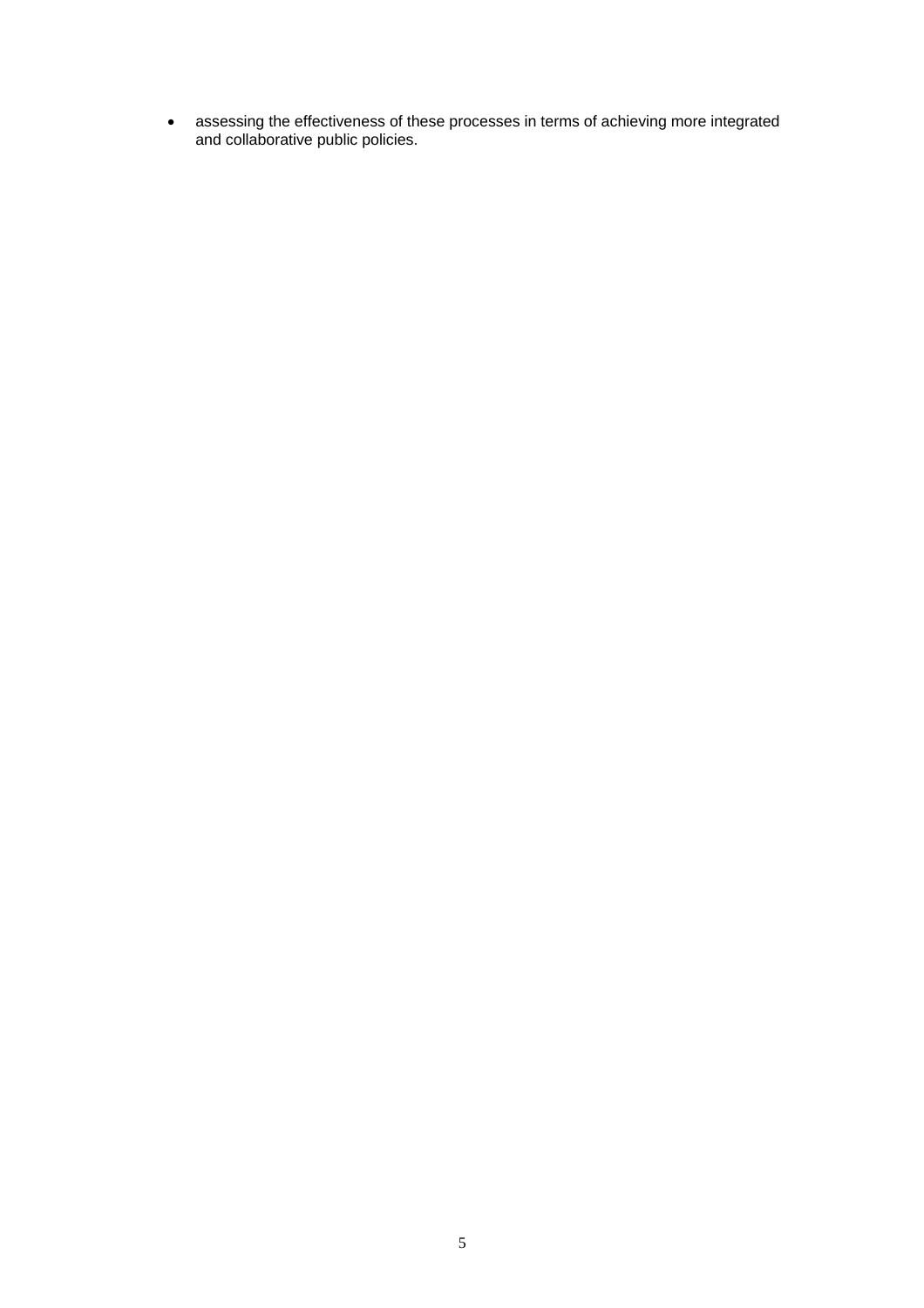#### **4. EXECUTIVE SUMMARY**

The idea of whole-of-government processes as a pathway to more efficient and integrated government has risen in popularity in Australia over the past decade. Australia has taken its lead from other western democracies in this respect. However, the way whole-of-government is done in Australia has distinctive characteristics compared with other countries. One of the most recent emphases seems to be on minimising the role of central agencies by devolving whole-of-government activity to the community. This is being done by deliberately promoting bargaining between stakeholders, particularly service providers. This has some practical advantages in terms of avoiding higher level political and 'turf' problems and maintaining the integrity of the current ideological commitment to a less interventionist style of government (Peters, 1998,p. 307). This pattern is distinct from Britain, which has more comprehensive and systematised whole-of-government (or joined-up government) processes at the upper levels. It also contrasts with Canada, with its focus on multiple and complex *direct* partnership arrangements.

Despite fairly widespread support for the principles of whole-of-government, a number of issues require serious consideration. The major areas of potential difficulty arise in relation to ensuring accountability for publicly funded activities, overcoming the silos created by departmentalism or vertical styles of management, and balancing inclusion in public policy development with the unwelcome effect of 'many hands', namely fragmentation and lack of coordination. As well as acting as possible obstacles to the successful implementation of whole-of-government in the first instance, whole-of-government processes, themselves, may actually generate problems arising from these issues. In addition, and absent from much of the specific public administration literature on whole-of-government, is the 'people' aspect. The quality of interpersonal relationships and individual behaviour collectively spell organisational values, ethics and culture, and this can 'make or break' whole-of-government aspirations.

Four operational levels of 'joining' in the public sector are identified in the report, namely interdepartmental, intradepartmental, intergovernmental and intersectoral. Then, current whole-of-government mechanisms at work in the Department of Health and Ageing for developing child and youth health policy are identified and described in relation to these levels. Differences are observed between the child health and the youth health processes and some of the possible reasons for this, and their implications, are explored.

Knowledge and attitudes of public servants to the whole-of-government vision will be critical for its success. Interviews with a sample of Department of Health and Ageing (DoHA) officers with a key role in child and youth health policy development provide some experiential learning about the essence of the barriers and practical ingredients for success. These can be expressed within the framework of fragmentation vs coordination; opacity vs accountability; and verticalism vs horizontal management. Then, issues such as leadership, resources and trust, seen as overarching this framework, are discussed.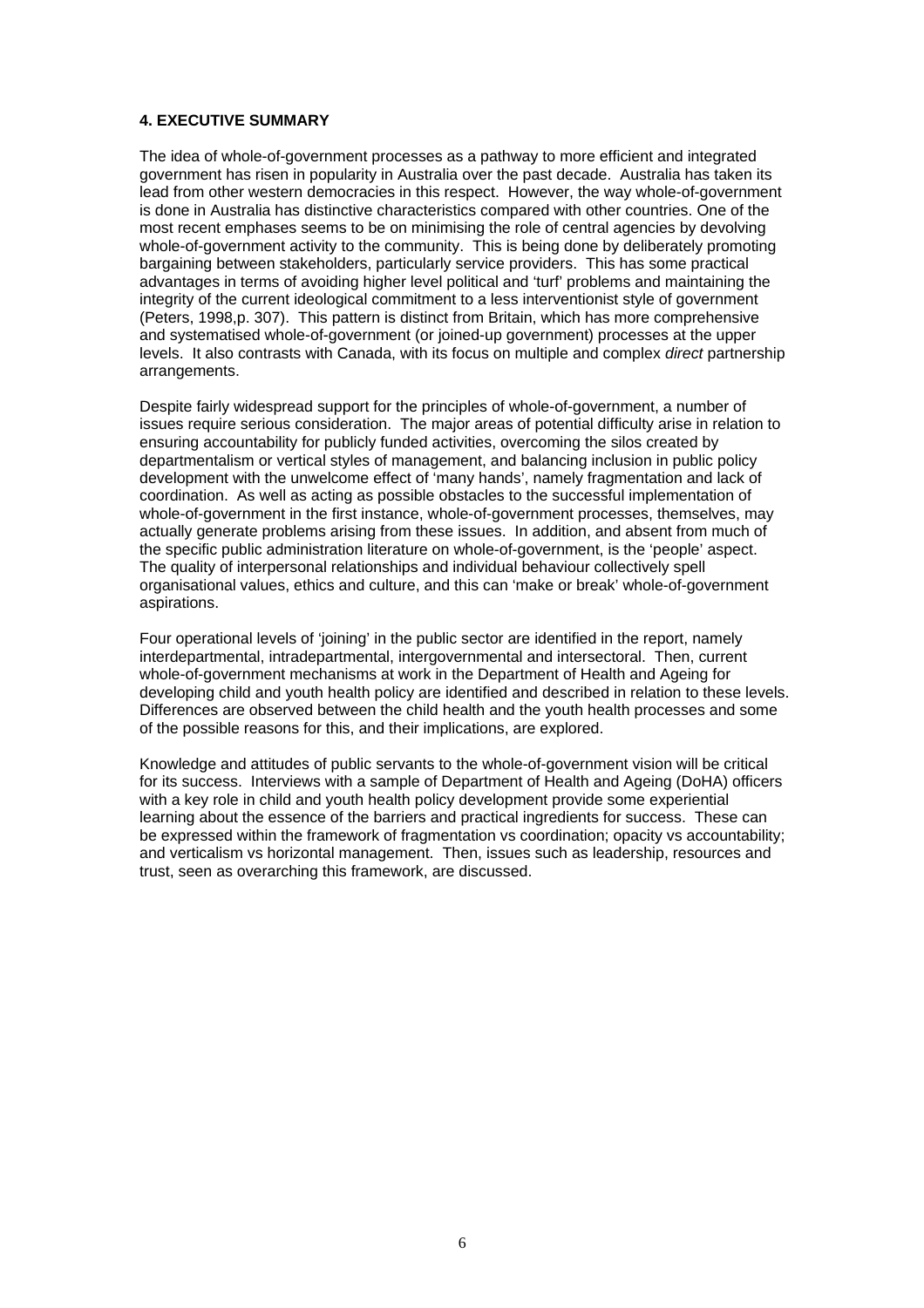#### **5. BACKGROUND**

#### **5.1 Whole-of-government: where did it come from?**

The notion of 'whole-of-government' or 'joined-up' government as a form of public service delivery has its origins in Great Britain, where it has become synonymous with the 'New Labour' and 'Third way' political thinking. According to Flinders (2002), the concept of joinedup government is positioned within Governance theory, which 'reconceptualises traditional approaches in examining the state and the complex social systems in which it operates'. Flinders proposes four themes within governance theory that are useful for considering the performance of joined-up governmental activities ie 'control, coordination, accountability and power'.

As formal government policy in Great Britain, ideas for 'joined-up ' and holistic governance were articulated in the 'Modernising Government' White Paper, UK, 1999. Later in 1999, Bevir and Rhodes compared this with policies of the 'New Right' and social democrats. They see the Blair government as the driving force in employing 'joined-up' approaches to public policy development and implementation as part of its vision for a 'stakeholder society' based on partnerships and networks, where the role of government as an 'enabler' balances the market. This is seen, in part, as a response to government overload.

#### **5.2 International Experience**

With a relatively rich level of experience in developing and implementing whole-of-government strategies in public administration, it stands to reason that Britain, more than other countries, appears to be moving forward from the conceptual treatment of whole-of-government to the more empirical. This is evidenced by the work of Ling (2002) who reviewed problem solving approaches attributed to a range of agencies and authors and based on these, developed key recommendations for 'best practice' in the areas of goal setting; accountability; networking and alliances; skills and learning; and time and money. Many of these, including the importance of commitment to shared goals, trust and leadership resonate with the comments of the DoHA officers who were interviewed. Mulgan's conclusions (2002) that many of the joined-up British government reforms to date, have had limited capacity for success, also support the findings of this report. He cites a failure to meet fundamental conditions for government that 'works' ie emphasis on clearly identifiable critical tasks supported by authority and resources; a clear sense of 'mission' from top to bottom; and sufficient flexibility to allow 'managers to manage'.

By comparison, the Australian literature is relatively sparse by way of detailed and comprehensive information on how 'to do' whole-of-government, although Podger (16 November 2002) talks broadly about key challenges to integration in the areas of information, accountability and responsiveness, and leadership. Having said this, he treats 'whole-ofgovernment integration' as a separate issue requiring a focus on implementation via chief executive performance agreements and the budget process. Dixon et al (2002, p 4) identifies ways of working to strengthen families and communities, and although this relates mainly to cross sectoral action, it does have some issues in common with those in the British literature relating to *high* level whole-of-government processes, including high level government support and leadership, good personal relationships and dedicated resources.

While the concept of leadership is woven throughout much of the whole-of-government literature, one specific aspect of leadership is emphasised, once again, in the British literature, as a factor that can have a significant influence on success: Heavy reliance on Prime Ministerial authority, personal involvement and interaction for successfully achieving and sustaining joined-up government. 'The tradition of coordination through personalism' (Richards and Kavanagh, 2000 and 2001). This finer point is seemingly absent from Australian sources, even though there is brief mention made by Podger (2002) of the role of central government agencies.

A summary of the brief history of whole-of-government initiatives in Britain, Canada and Australia follows. As previously mentioned, the term 'joined-up' government tends to be used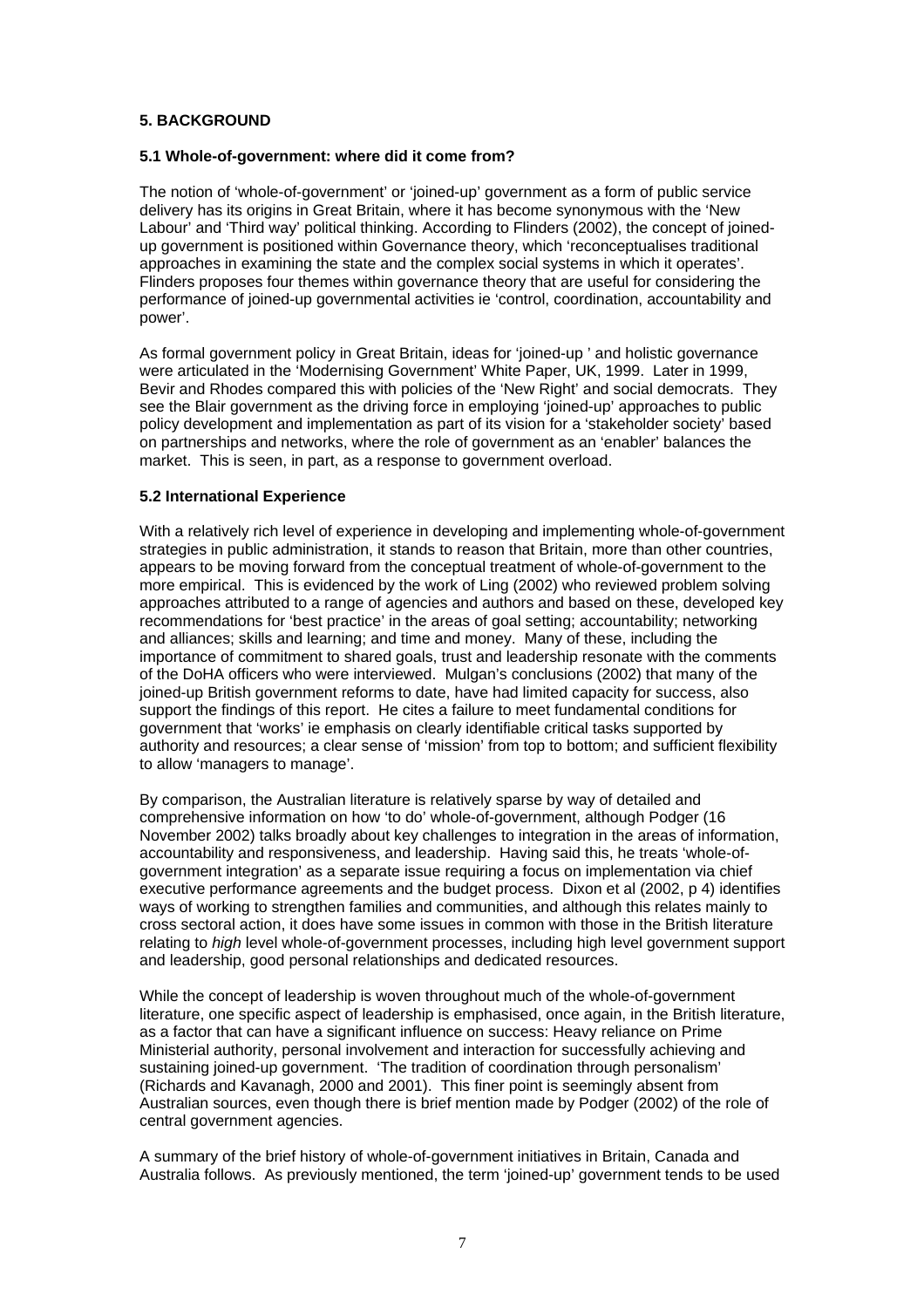in the United Kingdom, while 'horizontal' management' or horizontal government' is used in Canada . In Australia, integrated or collaborative government are corresponding terms (Edwards, 2002, p. 56), while 'whole-of-government' tends to refer to the *set of processes* that are intended to result in more integrated policy and service delivery outcomes for government.

This is not an exhaustive list of democratic countries that have implemented whole-ofgovernment type processes. Ling (2002) provided a more comprehensive account of international examples of joined-up government that covered the Netherlands, New Zealand, Sweden and the United States, as well as Great Britain, Australia and Canada. The latter three were selected for this report because their political and social systems most closely approximate those of Australia, and because their experiences appear to have the most direct relevance for Australia.

#### *5.2.1 Britain*

Following some forays into joined-up government in Britain by both previous Labour and Conservative Party administrations, it was Tony Blair's 'New Labour' that has sought to implement joined-up government in a more systematic, comprehensive and explicit manner. Part of the reason for this was, that after a long period in opposition, British Labour politicians felt confident that joined-up approaches had a good chance of success, many having directly experienced this success in their own constituencies (Mulgan, 2002, p.26). In addition, the most intractable problems were largely the complex social issues that cut across traditional vertical program structures such as poverty, crime, drug use, teenage pregnancy etc. A rise in the awareness of the general public as consumers of services increased expectations that services and government programs should respond better to individual needs. (Mulgan, 2002, p.26). Advances in telecommunications, especially information technology also facilitated horizontal communication, making working together much more possible and feasible.

Since the Blair Government came to office in 1997, the major joined-up reforms centred around measures aimed at more broadly overcoming the 'wicked issues' (Kavanagh et al, 2001, p. 8). This primarily referred to 'departmentalism', where political and administrative boundaries between departments (and organisations in general) are vigorously upheld and even jealously guarded. This 'territorialism' can be reinforced by incentives, both explicit and implicit, and in its most pronounced form can result in what has been described as 'fiefdoms'.

One of the strategies for overcoming departmentalism and producing better quality, more integrated policy was to establish coordinating policy units close to the centre of government such as the Social Exclusion Unit and the Performance and Innovation Unit. These regularly also resulted in corresponding joined-up delivery units. Some other sweeping reforms such as the 'Treasury approach' created national joined-up budgets and a change in the emphases of accountability away from solely quantitative measures of inputs and outputs toward more qualitative and holistic measurement of performance against outcomes. Ministers were also appointed with cross cutting portfolio responsibilities, government Departments were restructured and realigned to reflect cross cutting issues, and in line with a push for greater efficiency and improved consumer responsiveness, market and quasi market mechanisms such as privatisation and compulsory competitive tendering were widely adopted (Mulgan, 2002, p 27).

The British record of success in joined-up government remains, however, a matter for some debate. Kavanagh et al (2001) identified problems with implementing joined-up government stemming from an inability to overcome persistent departmentalism, and recommended this issue be addressed by expansion of the joined-up government program, coupled with reform of the British Parliamentary system. Ling, (2002 p. 618) notes that while joined-up government is not as prominent during the second term of the Blair government it is still pivotal, and, in his analysis, does not always result in coordination and blending of programs, but can actually lead to increased competition, overlap and fragmentation of delivery. Another unanswered question raised by the British experience that is being echoed in Australia is ascertaining the role of the centre in facilitating locally implemented joined-up government (Ling, 2002, p.640).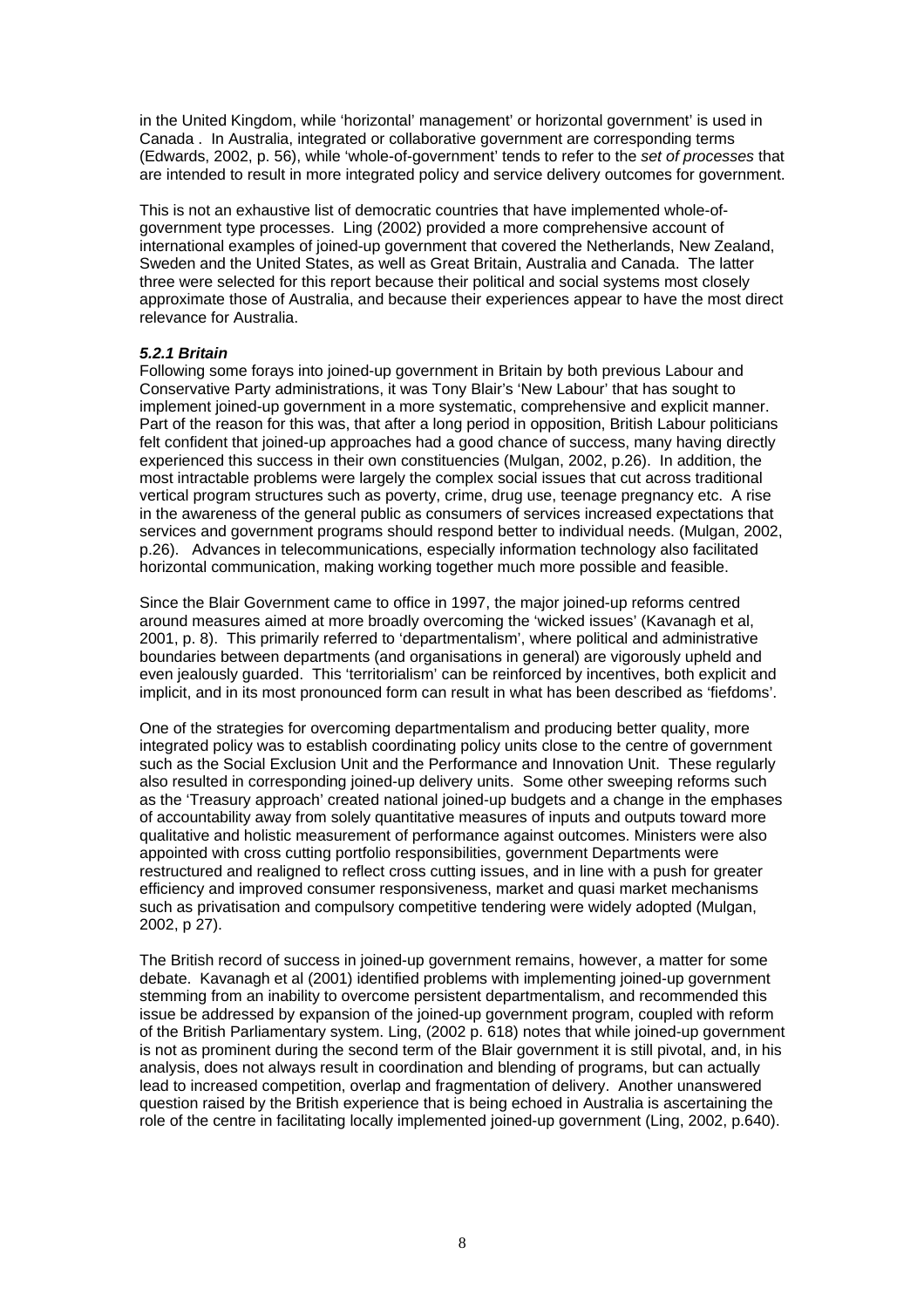#### *5.2.2 Canada*

Because of Canada's similarities to Australia in terms of system of government, colonial history, population, and demographics it is also worthwhile briefly recounting Canada's record of 'horizontal' management reforms.

The 'Programme Review' in 1994 made sharing of resources between programs more possible and this has been translated into more integration and collaboration within government. For example, the Great Lakes 2000 Initiative brought together Environment Canada, six other federal government departments and four provincial ministries for the implementation of environmental and health measures. Cross cutting performance targets were used.

While these examples seem to provide evidence that Canada has more fully embraced the spirit of partnerships between different levels of government and between the public and the private sectors for service delivery, the Canadians have raised difficulties of accountability as the single biggest issue in horizontal government. In particular, there has been criticism of the quality of the information collected and there are continuing difficulties in balancing the need to retain flexible reporting mechanisms and a lack of transparency of these, less formal accountability measures. (Ling, 2002, p.619)

#### *5.2.3 Australia*

While the quest for more coordination and integration across government is not a new phenomenon in Australia, it was not until the Whitlam government that whole-of-government emerged as a deliberate policy priority, associated with this administration's strong program of social policy reform. It pursued the merging of various functions and the delivery of cross sectoral services through organisations such as the Social Welfare Commission and the Department of Urban and Regional Development. It also initiated the Royal Commission into Australian Government Administration (RCAGA) which was to address coordination issues. The RCAGA report (1976) argued for the breaking down of 'silos' and 'a new style of administration to place greater emphasis on the availability of comprehensive local level service delivery. This supposedly had the aim of giving citizens a greater sense of connection to the decision makers. In order to do this, among other things, it proposed a 'one stop shop' at which government transactions with all levels could be conducted (RCAGA 1975, p 4-7).

The theme of cooperative government was picked up partially by the subsequent Fraser administration. Future Labor governments, while supporting the original spirit of the RCAGA recommendations responded in a mixed fashion, and largely in the context of support for 'smaller government'. This tended to produce policy preferences aimed at improving management by balancing the sharing of responsibilities with clarification of roles and lines of accountability. More recently the Howard government has focused on inter-governmental coordination via the Council of Australian Governments (COAG) process (established by the Hawke Government) and an emphasis on coordination and integration of services at the community level, particularly in rural and remote areas, and for Indigenous peoples. Perhaps the Howard Government's most high profile whole-of-government 'success story' has been the creation of Centrelink in 1997, which brought together the service delivery networks of 25 government client agencies (Barrett, 2003).

Most recently in Australia, under the Coalition government, the phrase 'whole-of-government' has been applied not only to processes for integrating the activities of government, but also to ways government can work with non government agencies and community organisations to develop more holistic policy. Whole-of-government and whole-of-community are converging, particularly as partnerships and strategic alliances are formed between the private and public sectors. Perhaps a more apt term for this merging of government and non government processes is 'joint ways of working' (JWW), coined in December 2001 by Dixon et al of the Australian National University National Centre for Epidemiology and Population Health (NCEPH). This expansion of the concept of whole-of-government appears to be associated with the trend to smaller government and a re-invention of government away from a 'command' and 'control' role to one that facilitates, or 'steers'.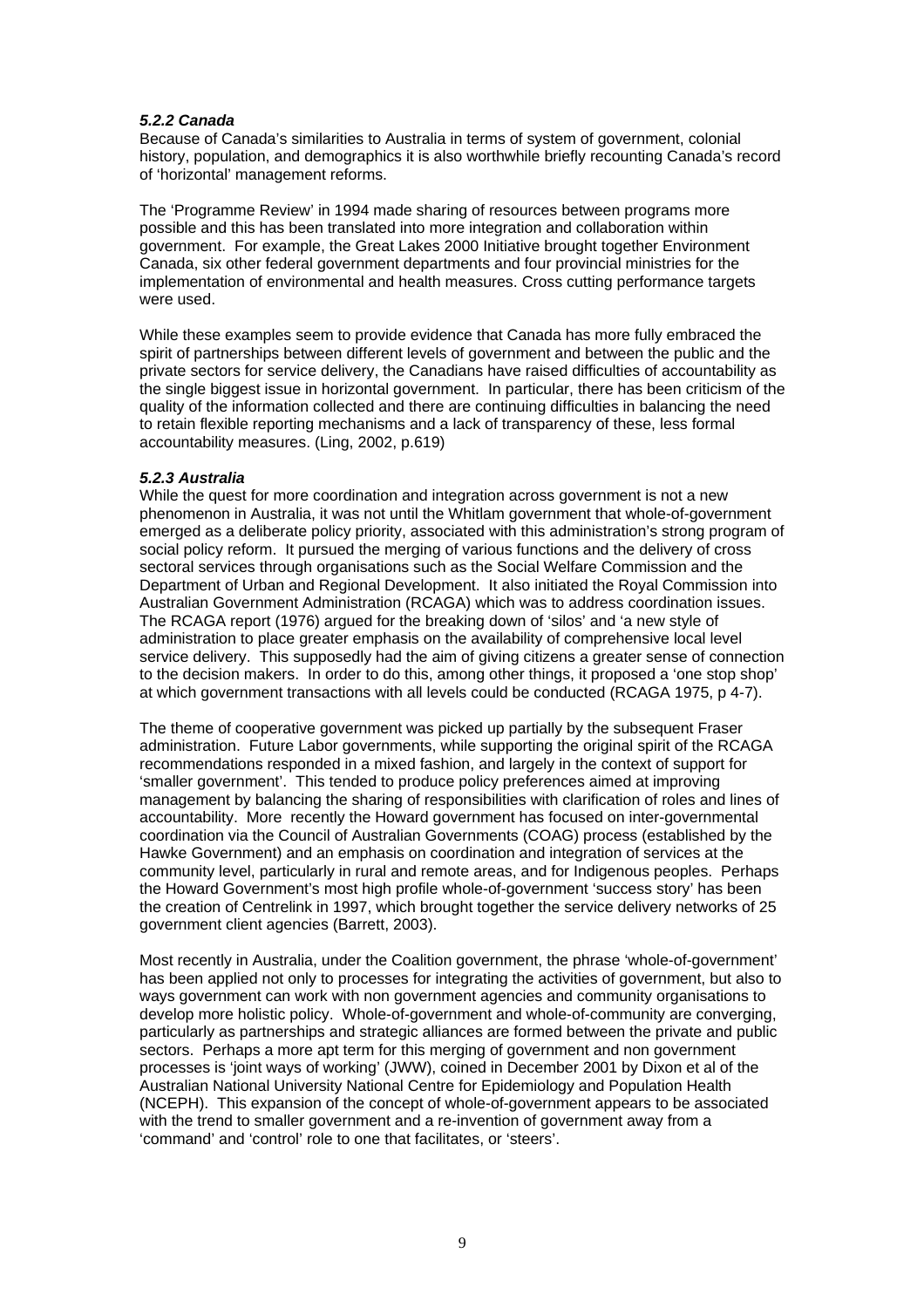#### **5.3 Levels of whole-of-government processes**

The problems of implementing effective whole-of-government processes, while generally consistent throughout the system, operate at different levels of integration. Building on the concept of 'whole-of-government' Dixon et al (2001) have teased out the concept of 'joint ways of working' by identifying three levels. These levels are also useful when considering the architecture of Australian child and youth health policy and are important for deciding when and how solutions will be targeted:

*cross departmental*, refers to coordination and joint policy making across Federal Government agencies and portfolios

*cross governmental*, refers to processes between the different levels of government, usually Federal, State and Territory and local; and

*cross sectoral*, refers to the participation with government, of individuals and non government, community and professional organisations that are considered representative of the recipients of services and/or have specialist knowledge and expertise in a certain field of government policy.

A fourth level, 'intradepartmental' will also be included (Matheson, 2000, p 45) as the degree of fragmentation within DoHA was found to be an issue for Departmental officers. When examining national child and youth health policy, it also became clear that interdependencies between each of the four levels help to explain the overall advantages and shortcomings, of whole-of-government ways of managing public policy development. For this reason, while this report will largely focus on interdepartmental and intradepartmental processes, managed by the Department of Health and Ageing, the other two levels will be included in the discussion, when relevant. This is consistent with Podger's view (2002) that whole-ofgovernment does not so much mean integrative processes *per se*, but applies to a drive for integration that reaches from the top (central government agencies) through to the bottom (or service delivery end).

#### **5.4 The challenge of whole-of-government**

Similar to Britain and Canada, support for whole-of-government strategies in Australia is growing. This is happening at many levels, including within government itself, the public service, and amongst the wider community.

At the highest political level, integrated government is being promoted by the Prime Minister. As quoted by Barrett (2003), John Howard, in his Centenary of the APS Oration in 2001 said ' A federated governance approach is desirable. A federated governance system is one in which independent agencies work together to achieve an optimal outcome for each other and government as a whole'.

According to Considine (2002), in Australia, trends toward joined-up government coupled with public sector reforms that incorporate private sector and commercial principles, are impacting on more established models of public administration. Government departments are being expected, more and more, to work at establishing partnerships with other Government and non-government agencies, at all stages of the policy development and implementation cycle. This is resulting in the traditional vertical lines of management and accountability, being replaced or complemented by more horizontal governance. Indeed, in Australia, it could be said that whole-of-government approaches, in a number of public policy areas, could more accurately be described as 'holistic governance'. In this environment, joined-up government has many implications for the way government agencies work. For example, Considine (2002, p. 35) also observes that as government interacts more closely and openly with the private sector, government agencies can be seen taking on some of the characteristics of nongovernment organisations.

Some government departments, such as the Department of Health and Ageing, have responded by making structural adjustments and establishing mechanisms aimed at better coordination and integration of policy development within and across portfolios. To a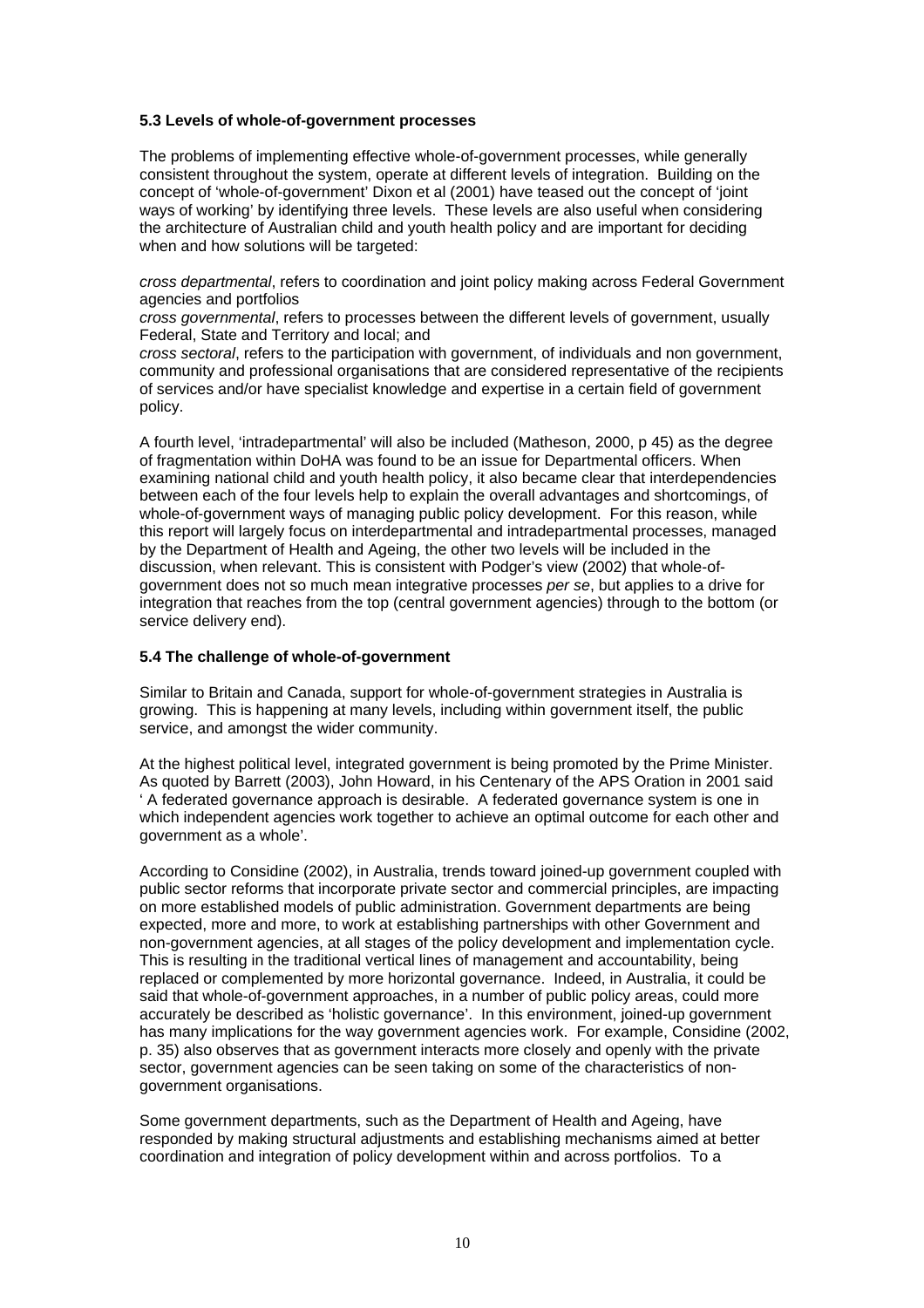somewhat lesser extent, other measures have included changes in the way both administrative and program resources are managed within departments.

Clearly, for the public sector manager, the trend toward whole-of-government raises some significant issues and potential barriers that must be overcome in order to achieve effective, sustainable, legal and ethical integrated government. These barriers can broadly be categorised within the following areas:

Fragmentation **Accountability** Departmentalism Relationships – the 'people' factor

Allowing for variations in terminology and typology, there is a general congruence in the evidence to suggest that the first three are the major broad areas of concern. However, as seen in the overview of experiences in Britain, Canada and Australia, the relative predominance of each appears to vary across the different countries where whole-ofgovernment processes are being instituted.

In addition there is substantial documentation, though not usually as part of the specific whole-of -government literature, of the importance of relationships or the 'people' factor for more collaborative ways of working. This extra dimension overlays all three of what can be considered the more operational issues of fragmentation, accountability and departmentalism.

What follows is an account of the significance and the role in whole-of-government of each of these four areas.

#### *5.4.1 Fragmentation*

More integration and collaboration, ie working together more efficiently, on first inspection, may be expected to deliver better coordinated policies and services. In fact, arguments for more integration and coordination often go hand in hand. However, instead of increasing coordination and coherence, whole of government approaches can, and often do, have the unintended effect of increasing fragmentation and confusion within the system. Peters (1998) sees an inherent contradiction in the spread of horizontal management and the ability of governments to adequately and efficiently achieve policy goals and argues that integration within networks may reduce the capacity to coordinate across networks. More horizontal management structures that shift the structure of the public sector from a *hierarchical* to a *heterarchical* bureaucratic model can make holistic public policy making more difficult, increase fragmentation and obfuscate lines of responsibility. (Kavanagh et al, 2001, p 9). The British practice of setting up centralised coordinating units has had the effect of bi-passing departments in some cases, adding additional layers and complexity to the policy development process. Richards et al (2001) quote Hennessy giving evidence to the House of Commons Select Committee on Public Administration in 2000 'this is the most disjointed government I have ever observed. Trying to work out who is in the lead and where the overlaps are, is almost a life's work'. The same authors also observed that fragmentation and lack of coordination resulting from joined-up policy is a problem within, as well as across, departments (2002, p 15).

#### *5.4.2 Accountability*

Concerns about accountability are, arguably, paramount when considering the efficiency and efficacy of whole-of-government processes. This report assumes a narrow view of accountability ie, in terms of political and legal channels (Mulgan, 2000, p.13) because of its historically strong association with rules and regulations, or explicit agency policies. Having said this, accountability may be interpreted much more broadly, and, as such, could also be applied across the other three areas ie fragmentation, departmentalism and relationships. Mulgan (2000, p 6) points out the distinction between core notions of 'accountability' and extended notions of accountability. He cites the growing use of accountability and responsibility (referring to the external and internal aspects of behaviour), as a cornerstone of democracy. This notion encompasses 'responsiveness' and a sense of general responsibility of public servants to the public interest.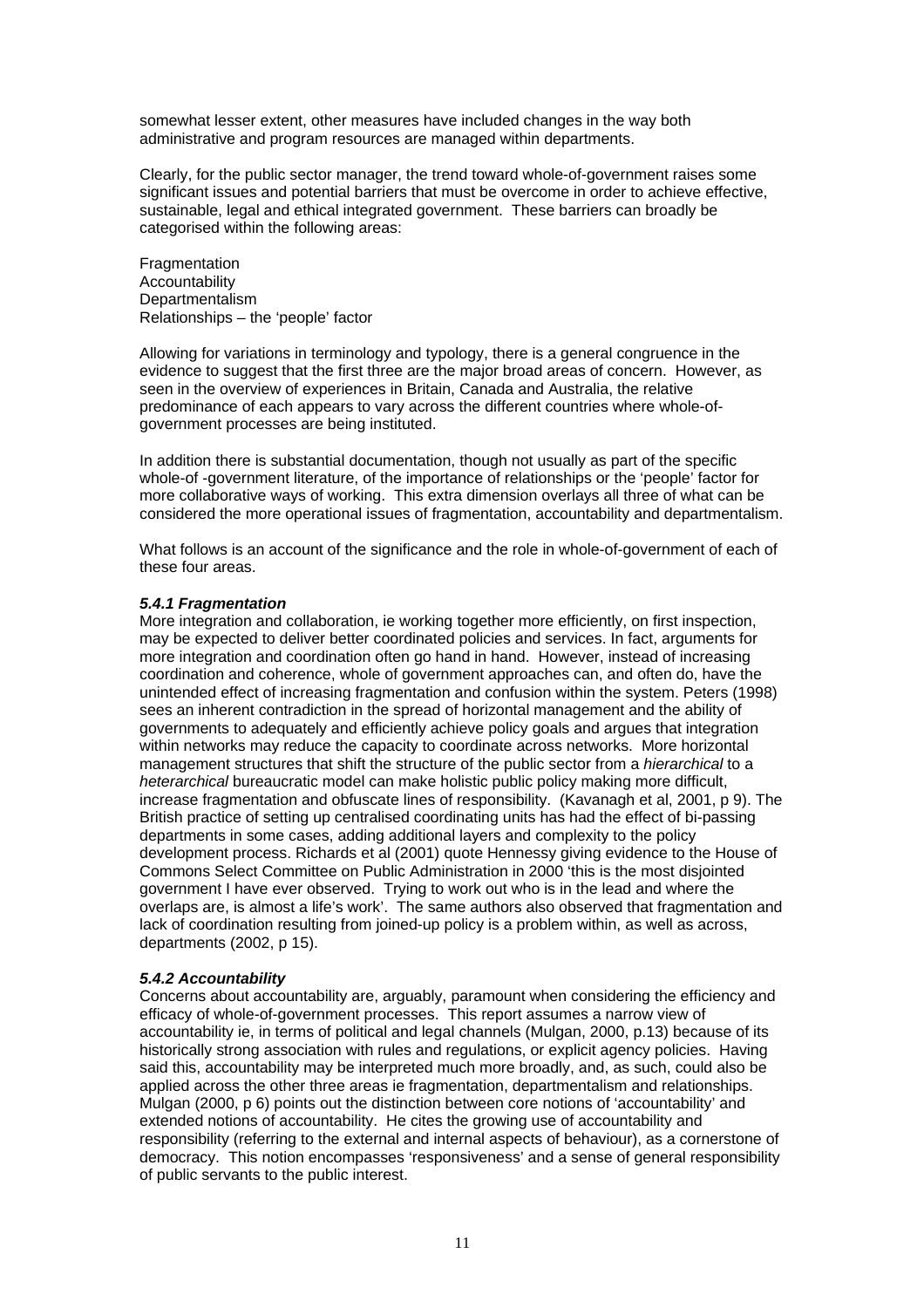One of the biggest complaints about vertical styles of management is that nearly all government programs have their own funding channels or operate within 'silos'. This often results in the duplication of effort and expenditure as multiple programs with similar target groups and objectives may be funded and implemented separately, each without knowledge of the other. Not only can this occur across different Federal portfolios, it is not unknown to occur within the same portfolio.

The British introduced strategies in an attempt to overcome this persistent problem during the 1990s. Some of these included a 'Treasury approach' that first emerged in 1997-98 in the form of a Spending Review involving the systematic review of policies and allocations for programs which cut across departments. A second spending review occurred in July 2000 with 15 cross cutting policy reviews. Instead of accountability mechanisms focusing on inputs and outputs, the emphasis changed to reporting against broader performance indicators designed to measure progress toward targets and outcomes that had been agreed across programs. (Kavanagh et al, 2001, p12 )

Australian government is following suit in many ways by introducing accrual accounting and developing resources to assist in measuring for performance rather than on the traditional input/output model. However, in Australia, real systemic change to make accountability processes more flexible is happening only superficially, and concrete institutional arrangements to aid integration are not overly well developed or evident.

Whole-of-government processes often create tensions for governments and public sector managers. This tension springs from the need to balance accountability requirements for public expenditure with more flexible ways of allocating resources for program delivery, in order to more effectively cater to changing community needs. The existence of this dilemma is supported by Mulgan et al (2000), who claim that there is still a high degree of risk aversion in public sector managers because of traditional lines of ministerial accountability. They also suggest ways of addressing this by 'managing for results', or 'strategic outcomes that allow some latitude to public sector managers without fear of reprisals' (Mulgan et al, 2000, p 10). One way of reconciling dilemmas of accountability suggested by both Barrett (2003) and Podger (2002), citing a research paper 'Working together: Integrated Governance' (Institute of Public Administration Australia, 2002) is by adopting the 'lead agency' approach for whole-ofgovernment activities.

In a paper presented to the Australian Council of Auditors General in 2003, Barrett, reviewed the strengths and weaknesses of a number of examples of joined-up government, particularly in relation to accountability measures. He agreed that the concept of joined-up government has been incorporated into notions of public private partnerships. He also concluded that these arrangements present new challenges for public sector officials and senior managers, not to mention government ministers, particularly in the area of public accountability. Wilkins (2002) built on this by reviewing accountability approaches to joined-up government and observed that these approaches need further development. Namely the complexity of the multiple relationships in partnerships needed to be taken into account, in order to share responsibility for outcomes more effectively.

#### *5.4.3 Departmentalism*

Departmentalism is considered the antithesis of whole-of-government, which thrives on a culture of interdependence. According to Kavanagh et al (2001, p1): Departmentalism 'covers a mix of political, policy and governmental pathologies' and it was implied by Tony Blair in 1999 that 'civil servants were protecting their own interests rather than advancing government programs'*.* Departmentalism is closely associated with 'vertical' ways of working in the same way that whole-of-government processes are linked with horizontal management.

It is also worth emphasising that the persistence of departmentalism is closely linked to the constraints public sector managers regularly experience as a result of their accountability obligations. These generate a high degree of risk aversion, compared with the private sector. This may partly explain why the explicit commitment of the Prime Minister to integrated funding and shared performance arrangements is so critical for the success of whole-of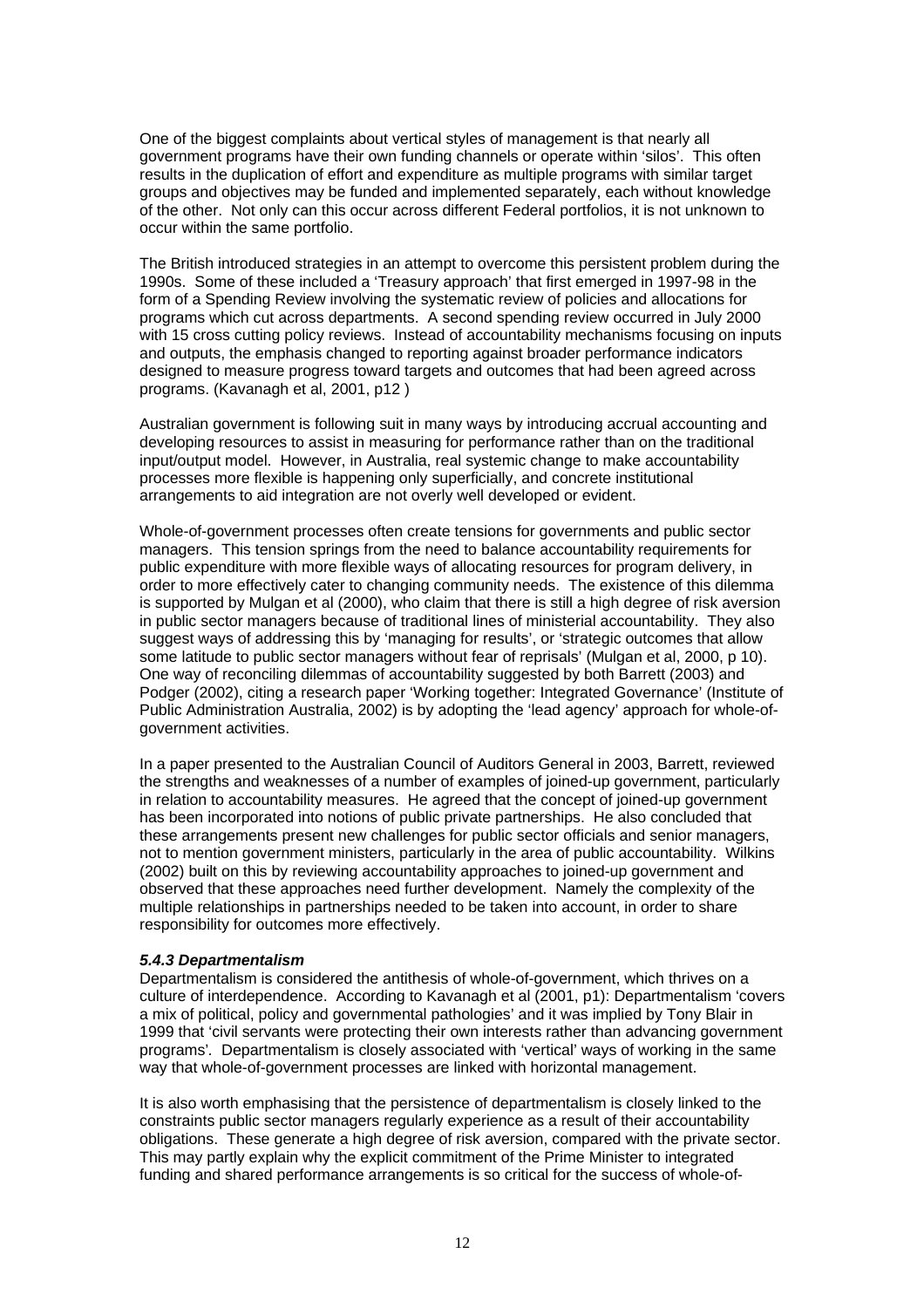government endeavours: Shifting responsibility to the Prime Minister and central agencies reduces the personal and professional risk of individual public servants and line departments.

Departmentalism or 'verticalism' is consistent with the idea of rational decision making as a style of policy development. It has proved both effective and efficient as a means for managing certain areas of public policy that necessarily operate within strict legislative and accountability frameworks for the expenditure of public funds. However, the limitations of vertical management have, over the last ten years or so, come into sharp focus. Promoting departmental interests may, and often does, work against the interests of consumers (Kavanagh, p.1). Beale (1995) also argues the need to break down 'turf protection' in terms of economic development, by likening whole-of-government approaches to eliminating trade barriers. Richards (2000) explains verticalism in terms of public choice theory, where departmental managers are conceptualised as self interested utility maximisers, making it quite logical for them 'build their own empires' and develop relationships with certain groups to the detriment of consumers or the taxpayer. Clearly defined functional departments also reinforce departmentalism by making them the easily identifiable targets of interest groups and creating a type of 'siege mentality' among senior officials.

Richards largely places the 'blame' for departmentalism at the feet of bureaucracies, not the politicians, who he portrays as relatively passive within the system. This view was shared and acted upon by British politicians like Thatcher who was suspicious of the civil service and saw a more 'managerialist' public sector as one solution (Richards et al, 2000). Mulgan (2002, p.27), acknowledges a more active role for politicians, in that 'joined-up government has to be aligned with political realities' and 'politicians need incentives for encouraging them to take on issues requiring horizontal management'. In Australia, the view that politicians have a part in perpetuating departmentalism appears much more widespread and is articulated in Podger's 2002 speech where he makes strong links between politics and power.

#### *5.4.4 Relationships - the 'people' factor*

The quality of relationships between people participating as individuals or as part of an organisation or institution, fundamentally uphold whole-of-government processes. They do this by supporting negotiation, cooperation and sustained and continuing interaction between the various players. British researchers Milbourne et al (2003) recounted a lack of integration resulting from poor interpersonal relationships within teams, and in Australia Podger (2002) acknowledged the 'people dimension' and noted that integration is based on relationships. Edwards (2002) also referred to relationships by emphasising the importance of 'engaging and winning the support and competence of staff and reducing the gap between reality and rhetoric'

Central to relationships for supporting whole-of-government is trust, which also features prominently in the literature about integrated and holistic management, horizontal management, collaboration and cooperation. As mentioned in Section 5.3, the issue of trust appears in Ling's key recommendations for good practice (2002) and Dixon et al (2002) feature trust and relationships quite prominently in their work on 'joint ways of working'. Curral et al (1995) explores the concept of 'boundary role persons' and their significance to the development of trust across organisational boundaries while Lane et al (1998) identifies three sources of trust: process based; character based; and institution based. He advocates promoting inter-organisational trust by understanding the nature of inter-organisational trust; distinguishing trust and power in inter-organisational relations; recognising the impact trust has in improving business relations; and giving due consideration to intellectual property issues in academic research. Porta et al (1997) and Zaheer et al (1998) demonstrate a correlation between higher levels of trust and better performance, while Wyatt (1996) outlines the hard work involved in building trust through commitment, perseverance and continuing effort to achieve a desired result and the simultaneous exercise of power and vulnerability. Bardach (1996) takes this further by suggesting that resources be allocated to developing trust and facilitating communication.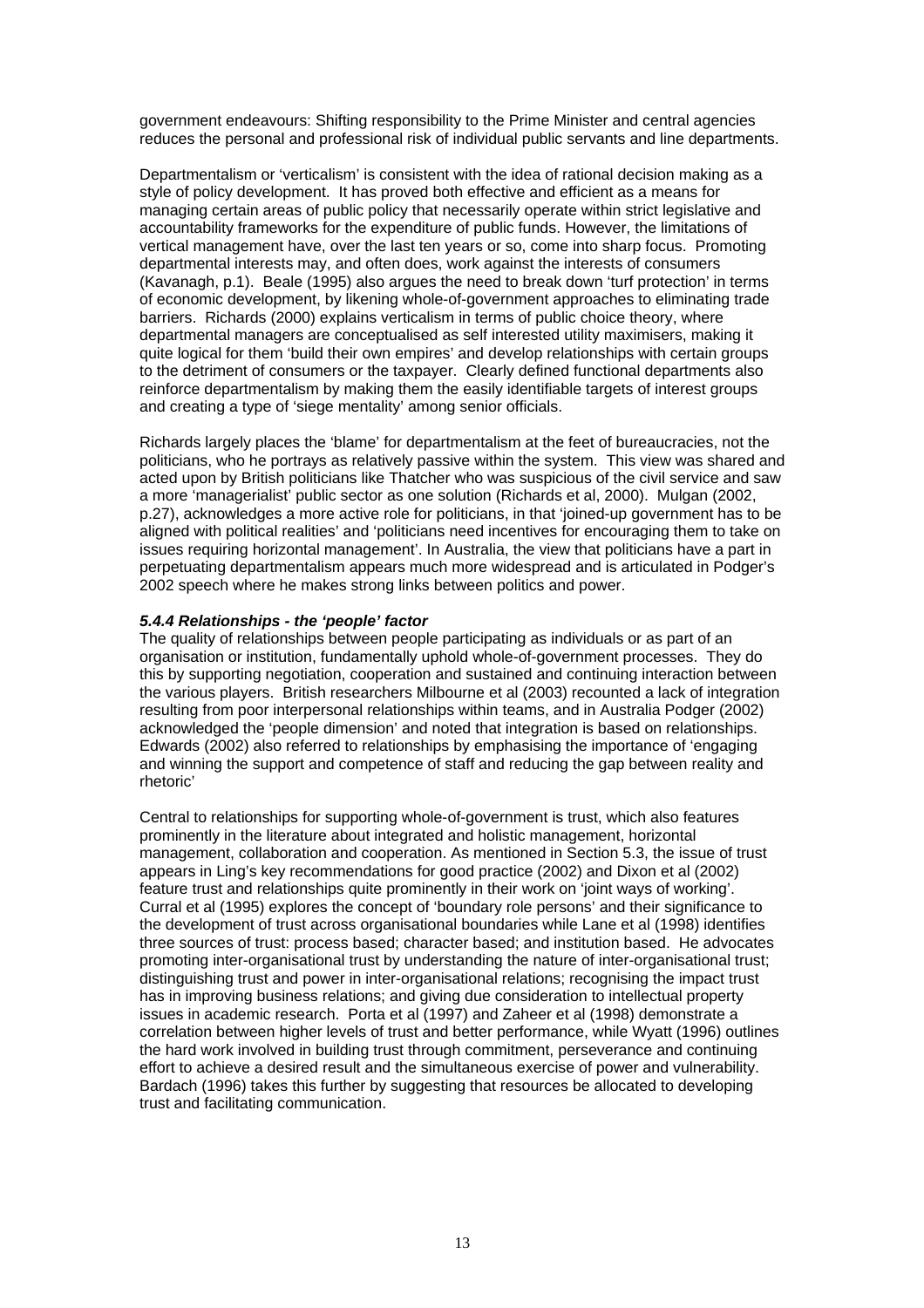#### **5.5 Does it work? – questions remain**

From the previous overview of the literature on whole-of-government it is safe to conclude that there is general acceptance that more integrated and collaborative government is a desirable objective. However, the extent to which this can always be achieved through the application of whole-of-government processes/strategies is inconclusive. In other words, it cannot be assumed that whole-of-government type processes will *automatically* result in more integrated government. As has been shown in the overseas experience and is also at the fore of the Australian discussion, hurdles and dilemmas like departmentalism and accountability, plus unwanted side-effects such as increases in fragmentation rather than coordination, all pose problems for the effective implementation of whole-of-government processes.

The current literature is very much weighted toward the provision of descriptive models for the working machine of whole-of-government and the discussion of principles of whole-ofgovernment. There is some information that could be considered 'good practice' but this is usually pitched at quite a theoretical level with the possible exceptions of Ling's 'Best practice and key guides to joined-up government' (2002) and Mulgan's four very general points about conditions for the success of joined-up government (2002, p 27). Little seems to have been generated in Australia, where most of the discussion provides relatively unqualified acceptance of the virtues of whole-of-government. Despite Podger's closing remarks in November 2002 that 'integrated government is hard and resource intensive and while it can be beneficial, its use should be selective' (IPAA, 2002, p.10), the discussion does not seem to be looking seriously at these aspects. Some of the questions then that remain to be answered might include: where will whole-of-government work best? What constitutes an optimal or ideal degree of integration? How should these processes be designed and constructed for the Australian context?

This project seeks to address these gaps, in part, by obtaining information directly from public servants and assessing the extent to which the main issues and obstacles for successful whole-of-government identified in the literature, are borne out in an Australian public administration workplace setting.

In the first instance, it does not assume an inherent value in whole-of-government, as has been the position of the British government and appears, increasingly, to be that of the Australian Government, albeit, more equivocally. It firstly obtains the general perceptions of a group of Australian public servants of the value of whole-of-government processes for achieving more integrated government. Then, assuming that the Australian Government will continue to proceed in the whole-of-government direction, it assesses the interviewees' views on what is currently working, what they see as the main issues and barriers, and what practices will contribute to overcoming these.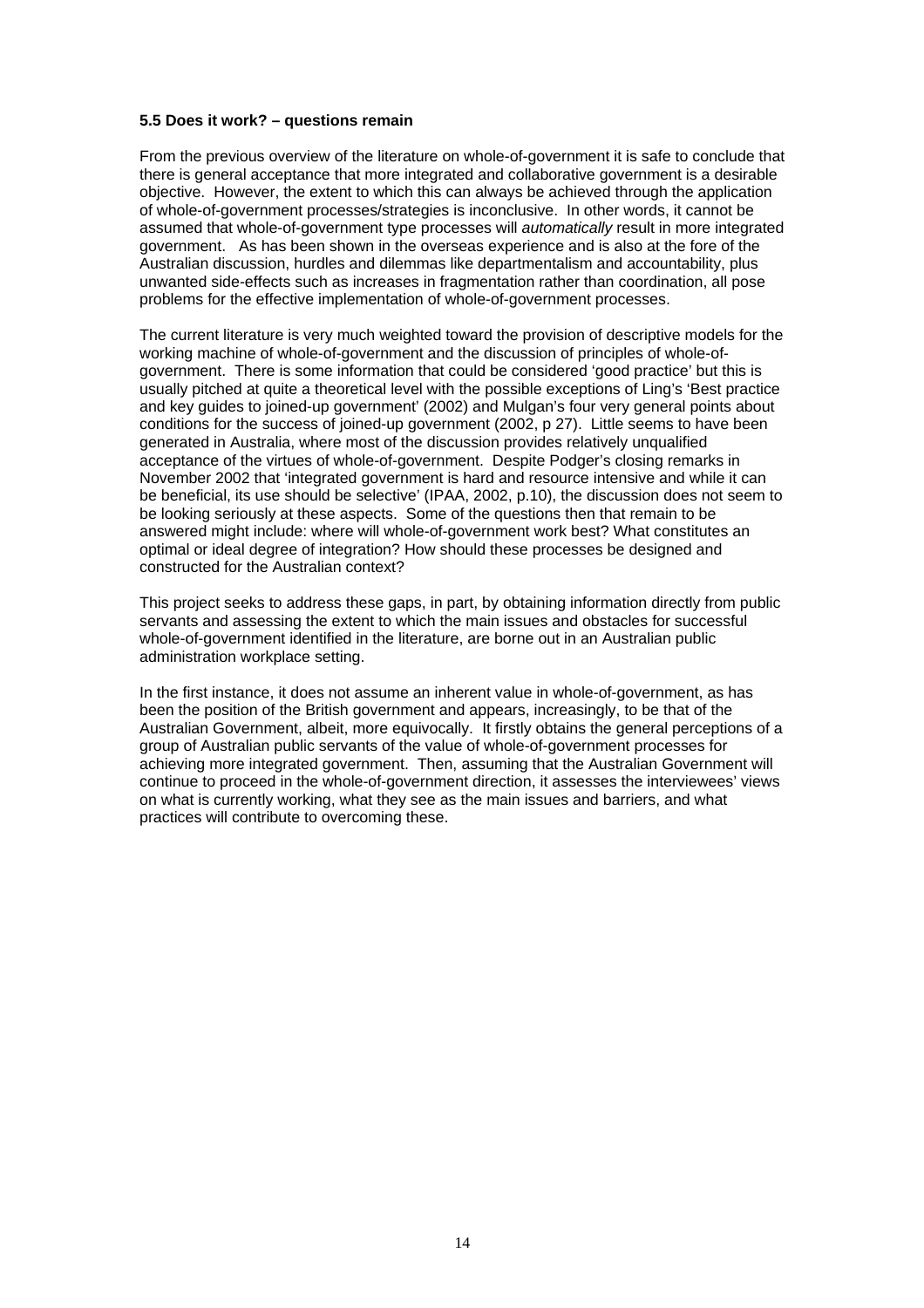#### **6. METHODOLOGY**

This report identifies and describes a number of whole-of-government processes being instituted at various levels within the Federal Department of Health and Ageing (DoHA) and assesses their effects/effectiveness. The findings are based on information obtained via personal interviews with two levels of departmental staff ie middle managers and senior managers in each of the main child and youth health policy areas in DoHA; and related DoHA policy documents. This information has been analysed in relation to the major issues identified in the current literature on joined-up government, integrated and collaborative government, and management of horizontal issues.

#### **6.1 Officer Interviews**

The two categories of officers selected for interview, were chosen because of their differing management orientations ie a focus of middle managers on human resources (staffing), program implementation and stakeholder relationships; and of senior managers with meeting corporate objectives and accountability upward to the Minister through the Departmental Executive.

One of each management category were selected from the following areas:

- *1. Mental health*
- *2. Drugs*
- *3. Early childhood health*
- *4. Aboriginal and Torres Strait Islander child and youth health*

The areas of DoHA that manage the four broad child and youth health issues outlined above were identified using the Corporate Directory. Officers occupying the following positions in these areas were identified and contacted for interview:

- Assistant Secretaries or Branch Heads (Senior Managers with specific program jurisdiction)
- Directors of Sections that have the day to day coordination and/or responsibility for the four child and youth health policy and program areas.
- Deputy Secretary with responsibility for DoHA corporate wide outcomes for child and youth health (SES officer with highest level management responsibility)
- First Assistant Secretary, (Division Head) in the Division that has, arguably, the leading role within the Department for advancing child and youth health policy.

\*NB – the latter two declined to be interviewed.

In addition, other senior managers, listed below, were approached for interview. This was to provide a more comprehensive view; to assist in validating information provided by other respondents; and to gain specific information of a department-wide nature in order to enrich the findings.

- First Assistant Secretary of a designated cross cutting Division with responsibility for the majority of cross sectoral issues;
- Assistant Secretary who conducted the Department's Performance Management Review in 2002. This was to link whole-of-government processes to the restructure of the department in late 2002; and
- Child health Medical Adviser DoHA's representative on a number of interdepartmental committees for child health.

In total, contact was made with 12 officers and 30-45 minute interviews were held with 10. A short background paper was provided to each respondent containing information about the project, plus the questions they were being asked to consider for discussion.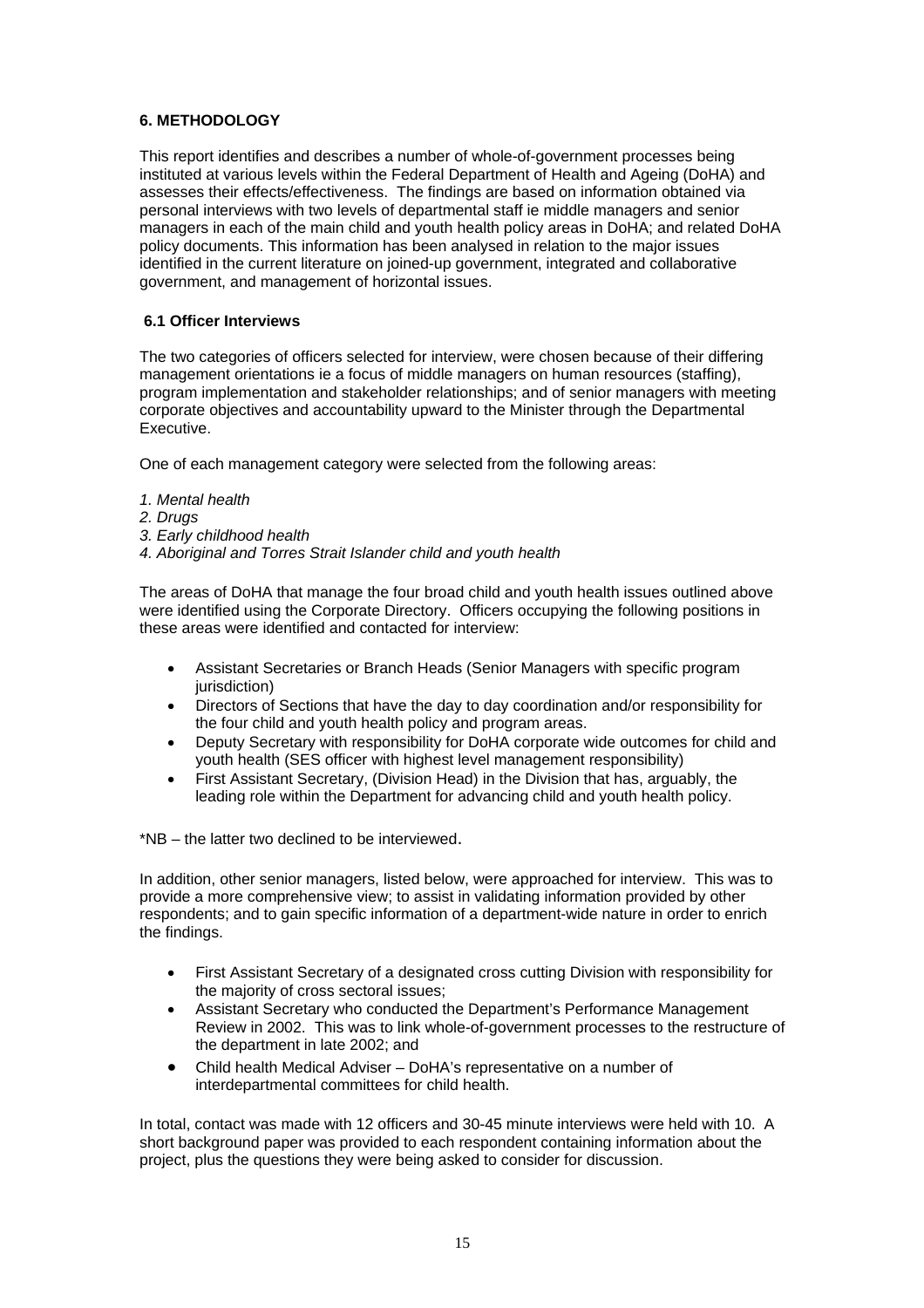Rather than formal interviews with structured questions, it was found to be more useful to use the formulated questions as a basis for discussion only. Each officer had unique views and experience and informal discussion was seen as more conducive to obtaining honest responses. Adhering strictly to the written questions (broadly framed in order to remain relevant to the range of views and experiences) may have constrained responses. Written responses were not requested as it would have been unlikely that staff would have complied due to the heavy workloads.

#### *6.1.1 Questions for discussion*

Do you believe that whole-of-government or 'joined-up ' government offers a more effective way of developing policy, in general? and, specifically in relation to child and youth health?

What do you see as the problems and advantages?

Can more be done to support whole-of-government approaches for child and youth health?

Departmentalism, or some would call it 'verticalism', and problems with accountability are considered to be two of the main barriers to effective joined-up government or whole-ofgovernment. In relation to advancing child and youth health policy (includes both 0-5 and 5- 18 year age groups), what are your views on this? Please mention any strategies you may have for addressing these problems?

Can you outline some of the issues/challenges for accountability that, in your experience have arisen, or could arise, in the context of whole-of-government or joined-up government approaches?

In your opinion, how important to the success of whole-of-government, is a commitment across all levels and between all players? What are the prospects for this and to what extent is this occurring in relation to health policy for children and young people?

Are there resource implications for using whole-of-government approaches? For example, rationalising and coordinating policy and program development offers savings, but on the other hand, working more inclusively takes more time and effort and may delay implementation.

What has been the effect of the Departmental restructure ie divided up between Health and Ageing Sector Divisions and Cross Portfolion Divisions, in terms of responsiveness, coordination etc?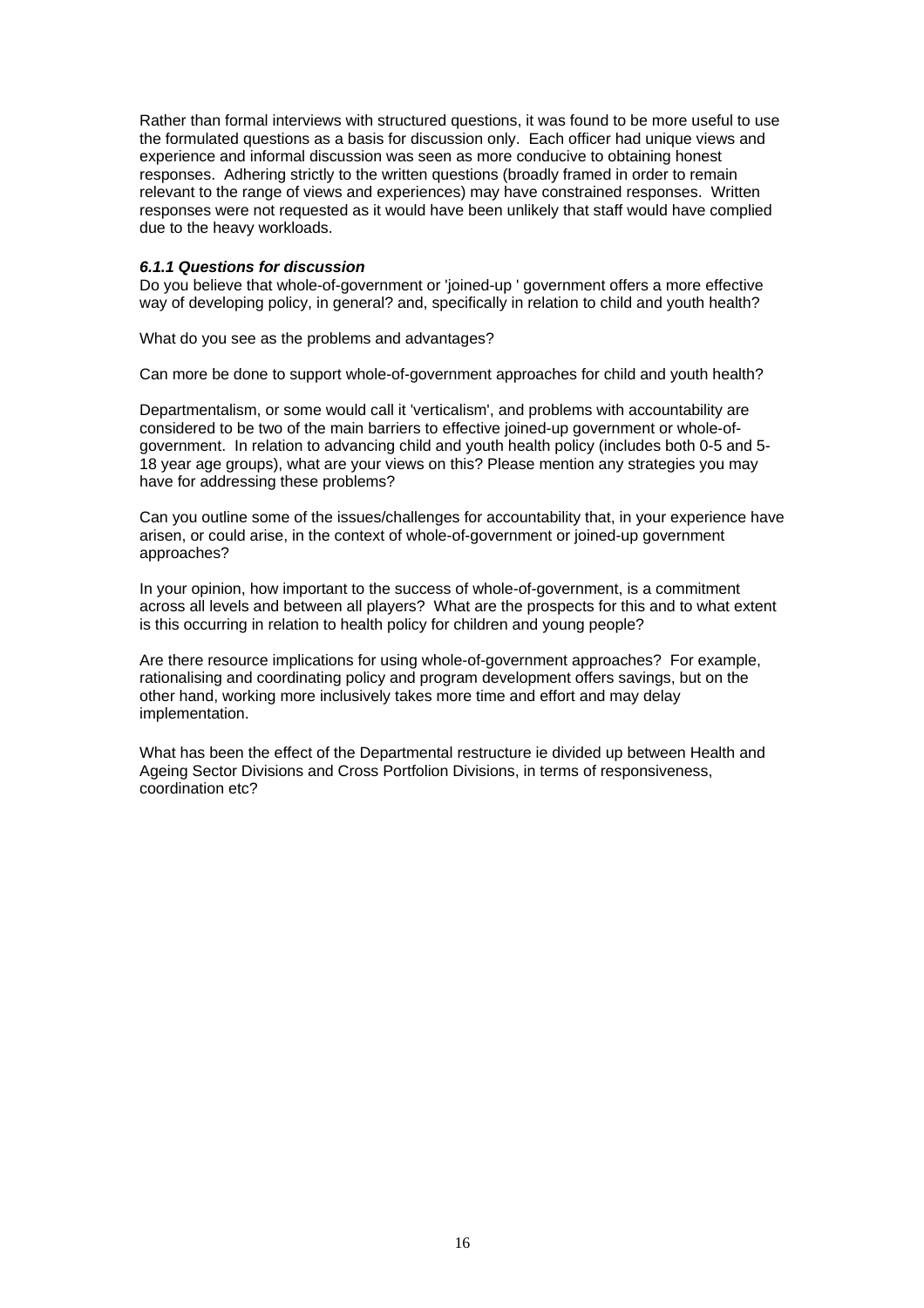#### **7. CHILD AND YOUTH HEALTH POLICY IN THE FEDERAL ARENA**

The Department of Family and Community Services (FaCS) is considered the lead agency for national policy relating to children and young people, with a number of other Federal Government portfolios, such as the Attorney General's Department (AGs); the Department of Education, Science and Training (DEST); and the Department of Health and Ageing (DoHA), having responsibility in portfolio specific areas.

Policies on child and youth health are managed by DoHA, and make a significant contribution to this broader policy agenda, by complementing and feeding into the work of FaCS.

#### **7.1 Policy context**

The Government supports a whole-of-government or 'joined-up ' government approach to child and youth policies, including for child and youth health. This has been articulated in a number of government policy documents. In 1995, *The Health of Young Australians* – *a national health policy for children and young people*, developed for, and endorsed by COAG, (an inter-governmental process) recommends greater collaboration and coordination between the health and the non health sector through cooperative strategies. This was later echoed in 2001 by the Prime Minister's Youth Pathways Taskforce Report - *Footprints to the Future.*  Most recently, in 2003, the consultation paper, *Towards the Development of a National Agenda for Early Childhood,* developed by FaCS stresses working together across all levels of government and the community.

Within DoHA, the policies relating to the health of children and young people have developed, until quite recently, on an issues basis and are often attached to a broader policy agenda such as drugs, mental health and Aboriginal and Torres Strait Islander health. Pockets of child and youth health policy are scattered around DoHA and, as outlined in the methodology, four main policy elements have been selected for study ie mental health, drugs, child health, Aboriginal and Torres Strait Islander child and youth health.

#### **7.2 Configuration of whole-of-government processes**

The type of whole-of-government processes, and the extent to which they are applied to specific areas of policy varies and produces differing experiences for public sector managers and across different programs within the Department. For example, child and youth mental health policy is characterised by relatively diffuse 'joined-up ' *governance* spanning government and non government jurisdictions and spread across several levels of management, particularly concentrated in the middle ranks, of the policy and program development cycle. On the other hand, policies for youth relating to drugs and alcohol, predominantly feature joined-up governance at higher levels of management within the public sector, resulting in a more centralist style of public administration. Differences in the mix of processes, and discrepancies between the levels of 'joining' or integration within the Department appear to have implications for the success of whole-of-government strategies, including the ability to achieve effective interdepartmental 'joining'. This appears to be particularly relevant to the design of the youth health policy development processes.

#### **7.3 Description of child and youth health whole-of-government processes**

The variety of whole-of-government processes are, to some extent, reflected in, the structure of the Department, which has two groupings: 1) Health and Ageing Sector Divisions; and 2) Cross Portfolio Divisions. This dichotomy sprang from the recommendations of a Departmental Performance Management Review (PMR) in late 2002 aimed at improving integration and coordination of cross sectoral issues. The PMR will be discussed more fully in Section 8.

Interestingly, two of the main units that manage child and youth health policy in DoHA, ie The Office of Aboriginal and Torres Strait Islander Health (OATSIH) and the Mental Health and Suicide Prevention Branch are placed within the cross portfolio area of DoHA, while the other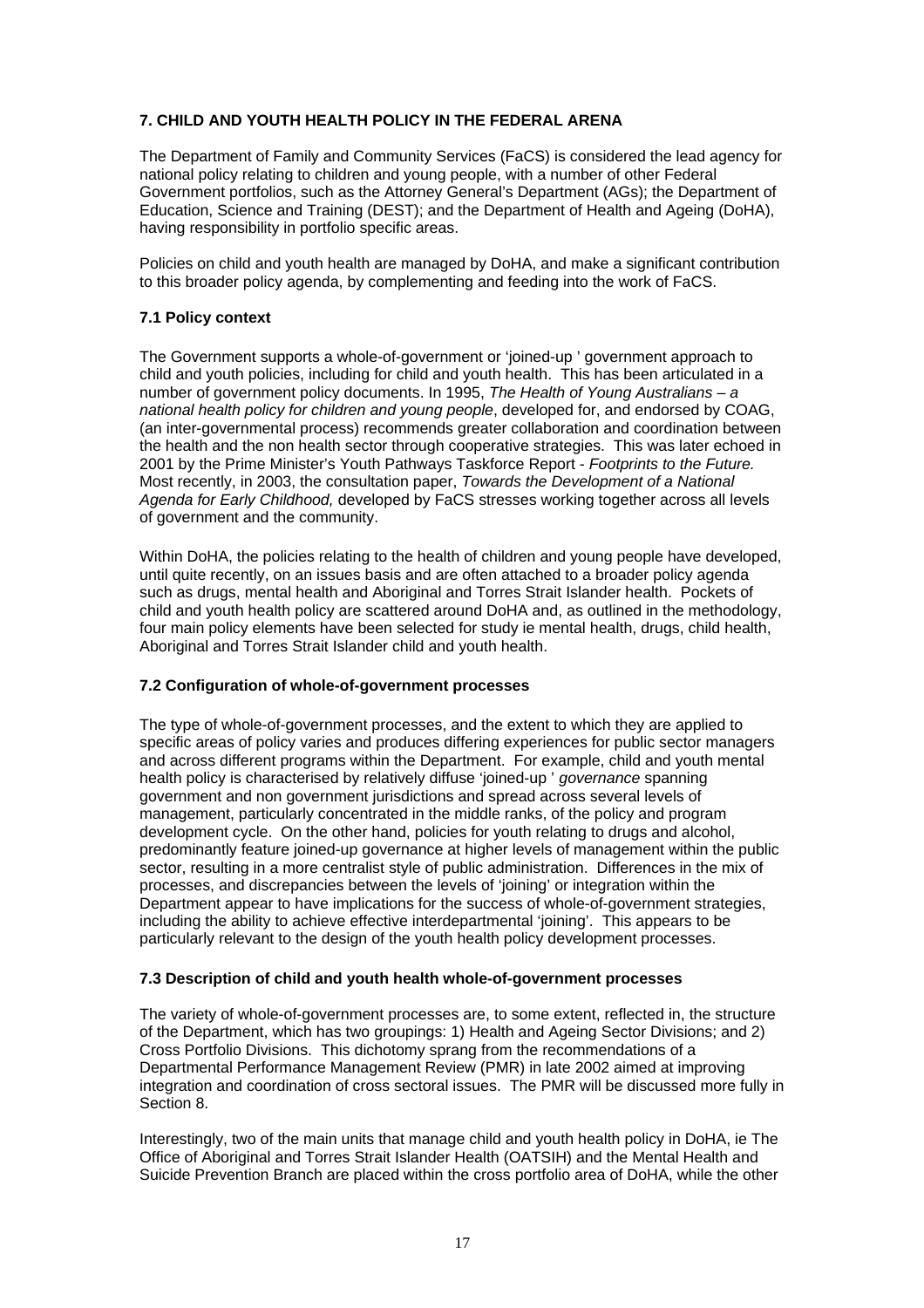two units are both located in the Population Health Division, a 'sector division'. An explanation for this is that Population Health focuses on prevention, which is logically the emphasis of child and youth health policy. By comparison, OATSIH and mental health must not only operate within promotion and prevention settings but must also establish close links across the full spectrum of health interventions ie primary care (general practice and community based allied health), acute care (hospitals), rehabilitation, services for the management of chronic diseases, and aged care.

| Table 1                                                |                                                              |                                              |                                                |  |
|--------------------------------------------------------|--------------------------------------------------------------|----------------------------------------------|------------------------------------------------|--|
| Intra-                                                 | Inter-                                                       | Inter-                                       | Inter-                                         |  |
| departmental                                           | departmental                                                 | governmental                                 | sectoral                                       |  |
| Intra-departmental<br>Working Group on<br>Youth Health | Representative on<br>Interdepartmental<br>Committee on Youth | <b>National Public Health</b><br>Partnership | <b>National Youth</b><br>Round Table<br>(FaCS) |  |
|                                                        | (FaCS)                                                       |                                              |                                                |  |
| Early Childhood                                        | Representative                                               | <b>Australian Health</b>                     |                                                |  |
| Forum<br>(convened as a one-                           | (Senior Medical<br>Advisor) on the                           | Ministers Advisory<br>Committee/Australian   |                                                |  |
| off by the Child Health                                | Commonwealth                                                 | <b>Health Ministers</b>                      |                                                |  |
| and Inequalities                                       | Taskforce on Child                                           | Conference                                   |                                                |  |
| Section)                                               | Development, Health<br>and Wellbeing (FaCS)                  | (AHMAC/AHMC)                                 |                                                |  |
|                                                        | Representative<br>(OATSIH) on                                |                                              |                                                |  |
|                                                        | Commonwealth                                                 |                                              |                                                |  |
|                                                        | Indigenous Working                                           |                                              |                                                |  |
|                                                        | Group on Child                                               |                                              |                                                |  |
|                                                        | Development, Health                                          |                                              |                                                |  |
|                                                        | and Wellbeing (FaCS)                                         |                                              |                                                |  |
| Developmental health<br>and wellbeing interest         | Commonwealth<br><b>Agencies Working</b>                      | Council of Australian<br>Governments         |                                                |  |
| group                                                  | Group (convened by                                           | (Indigenous child                            |                                                |  |
|                                                        | Mental Health and                                            | protection issues)                           |                                                |  |
|                                                        | Suicide Prevention                                           |                                              |                                                |  |
|                                                        | Branch)                                                      |                                              |                                                |  |

Department wide forums that capture child and youth health policy together with other emerging policy priorities, have been established. These include the informal weekly Secretary's Policy Forum and those that recently sprang from the DoHA Performance Management Review.

Specific to child and youth health, intra-departmental, inter-departmental and intergovernmental mechanisms have been, and are being, put in place. These are depicted in Table 1. Most of these have been established by DoHA, while some, as indicated, are managed by FaCS in line with its lead agency role in overall child and youth policy.

While two of these bodies operate at the senior executive level, the Commonwealth Agencies Working Group, was initiated by the Mental Health area of DoHA and operates at project officer level. In fact, inter-departmental officer to officer contact provides a useful network and to some extent, assists in coordinating child and youth policy. The inter-governmental bodies included in Table 1 are progressing specific child and youth health issues as part of larger health agendas.

To a lesser extent, DoHA is involved in child and youth health inter-sectoral bodies, the only one being the Youth Round Table, managed by the Youth Bureau of FaCS. In addition, each of the component program parts that make up the sum of child and youth health policy in DoHA have established and manage program specific committees, taskforces, working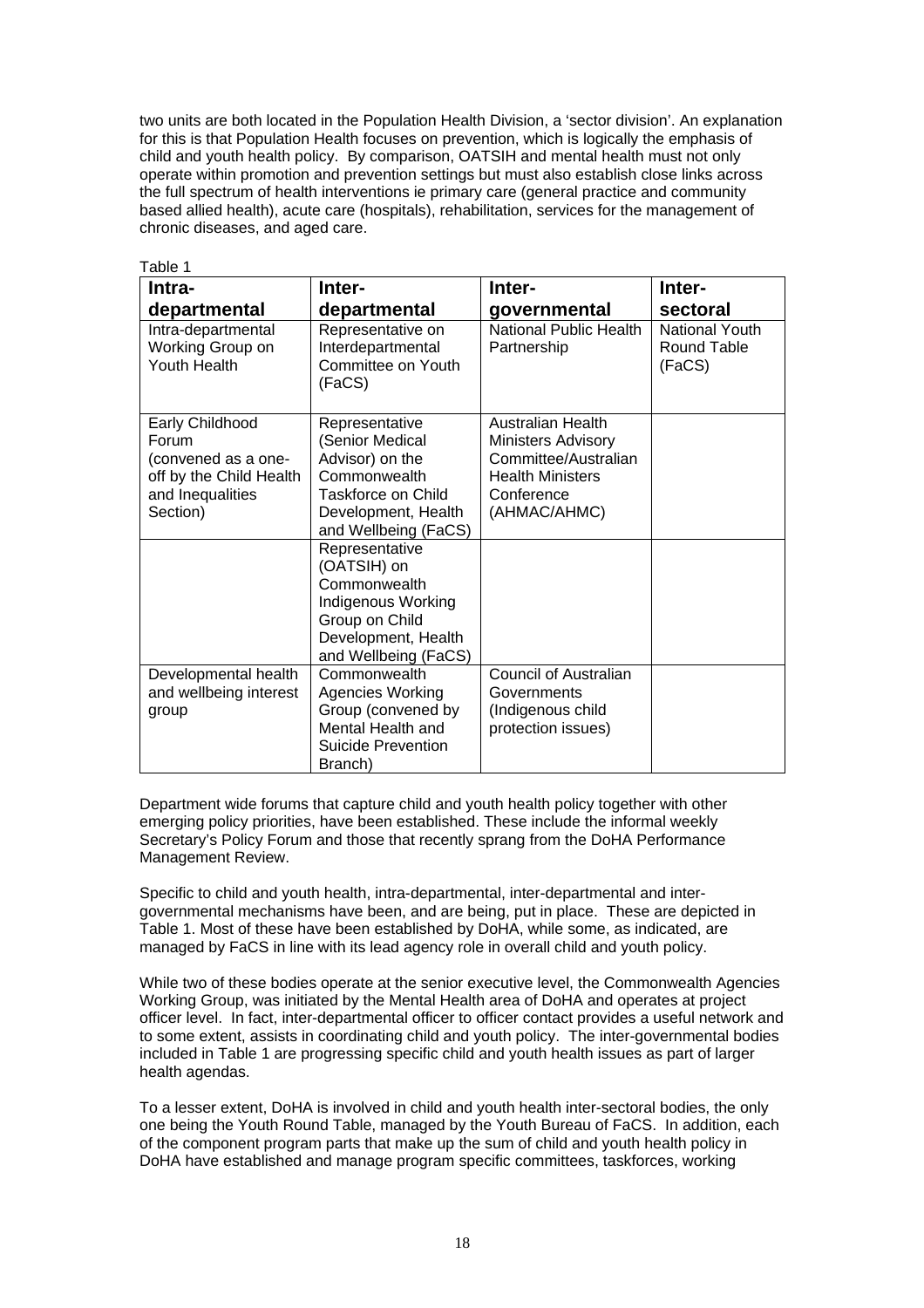groups, advisory groups etc designed to improve participation in policy development and program implementation.

Child and youth health policy have evolved as two distinct policy areas within DoHA. Comparison of the two is useful for highlighting the factors contributing to the success of whole-of-government processes, as well as the factors that tend to be associated with less successful whole-of-government strategies. Initially, youth policy has dominated in DoHA, largely because of its high profile, well-publicised programs, such as comparatively well funded drug program and innovative mental health promotion and suicide prevention initiatives within schools. However, within the last twelve months or so, this situation has seen some rapid changes. Early childhood, hitherto considered the domain of FaCS (with a couple of notable exceptions such as immunisation and aspects of maternal health) is emerging as the higher priority public policy issue of the two. Some reasons for this phenomenon emerged during the course of interviews/discussions with DoHA officers and appear to be associated with more general factors contributing to the success of whole-ofgovernment processes.

For example, early childhood has recently come to greater prominence through lobbying by well known individuals such as Professor Fiona Stanley, the 2002 Australian of the Year. Public comments made by other professionals and community groups have also drawn attention to these issues, particularly in relation to reports such as the *Mental Health of Young People in Australia, 2000* and the *Gordon Report* (2002) into child abuse in Western Australia.

By contrast, what appears to be the more bureaucratically driven whole-of-government processes being led by FaCS in relation to a national youth agenda have not progressed at the same rate and trajectory. Public sector managers have noted this and have recently invited representatives from the early childhood area to attend the stalled Intra Departmental Working Group on Youth Health in order to find ways forward for the Department's youth agenda.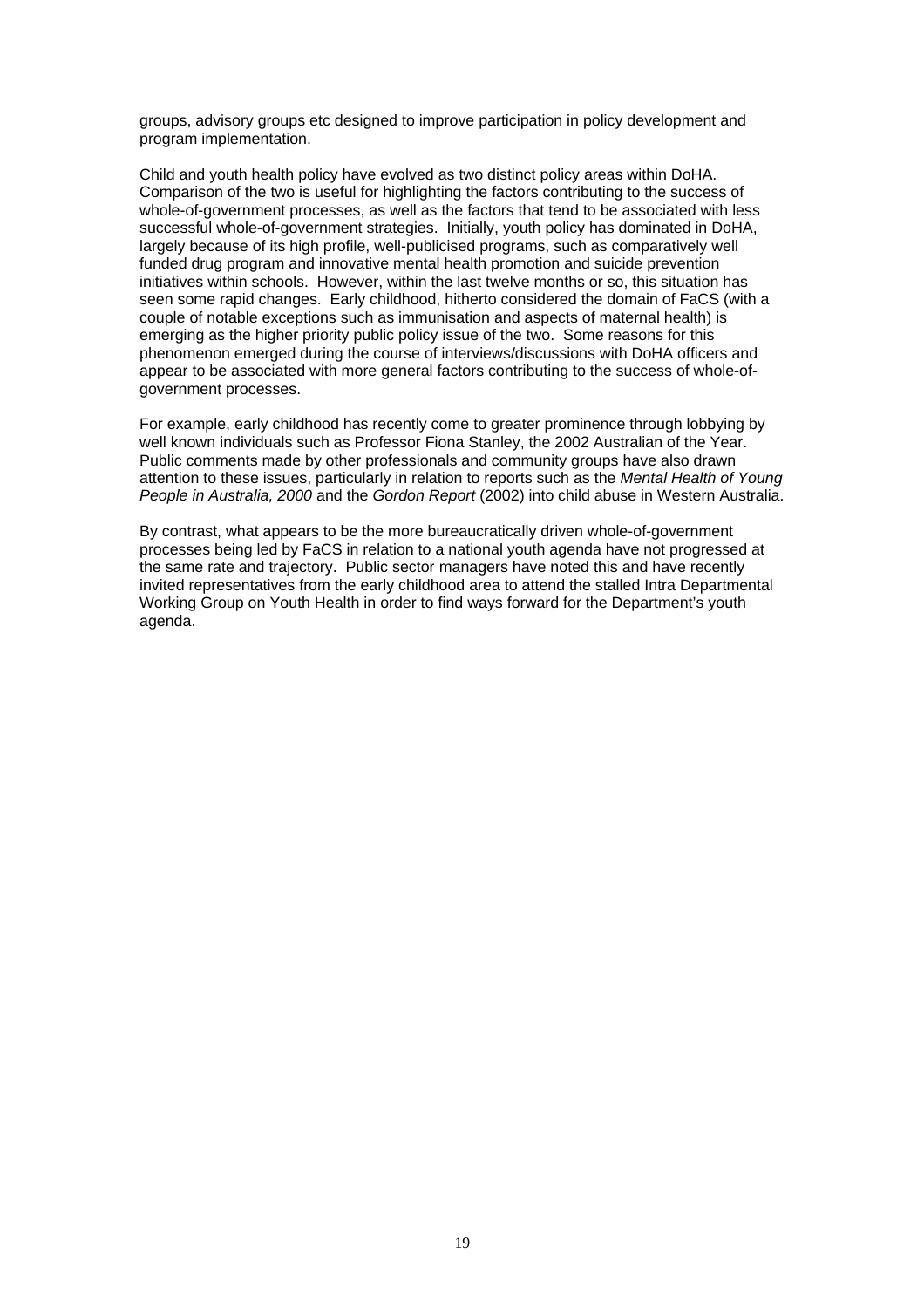#### **8. FINDING A WAY**

The following section summarises the views of those public servants interviewed. In accordance with the questions that were provided to them, their responses relate to what they see as the barriers to achieving effective integrated government using whole-of-government strategies, and the best ways of overcoming these barriers.

The information is loosely grouped under the headings of Fragmentation, Accountability, Departmentalism, and 'Relationships – the 'People' factor. Importantly, it was found that there was a substantial degree of overlap and interconnection between the categories.

#### **8.1 Fragmentation**

The Performance Management Review (PMR) has been a recent response of DoHA to the perennial problems of fragmentation, and lack of alignment and coordination across the portfolio. Terms of Reference are at Attachment 1.

The PMR was initiated by the Departmental Secretary, who was concerned by adverse feedback she had received from a number of external stakeholders. According to the senior manager who managed the PMR, this decision was made independently by the Departmental Secretary and was not related to any specific advice or directive from Government. However, insomuch as Departmental Secretaries across the APS have outcomes for whole-ofgovernment ways of managing included in performance agreements, the motivation for this action could still be considered to issue from Government, if only indirectly.

The PMR confirmed that organisational design had led to the following problems of fragmentation:

- activities related to key strategic objectives (including child and youth health) scattered across many areas;
- many existing coordination mechanisms reliant on personal commitment rather than established or well understood processes; and
- governance structures and processes that did not adequately support integration of effort.

Even though early intervention in child and maternal health, and youth health were specifically mentioned in the PMR as areas that could be improved by better alignment and coordination (PMR, 2002, p.6), not all have been situated within new horizontal structures or cross portfolio divisions. The new structure consists of a matrix of vertical and horizontal structures. A group of 'Sector Divisions' roughly designed to reflect life stages and to correspond to the existing structure of the health care delivery system (vertical axis) were created; and a group of 'cross portfolio' or cross cutting divisions (horizontal axis). These were viewed as interdependent and sharing common objectives (Refer to DoHA's organisational charts at Attachment 2). The distinct vertical and horizontal divisional clusters are complemented by a number of overarching integrative measures that aim to increase whole-of-government effectiveness for DoHA policy initiatives in general, including child and youth health. These include the establishment of :

- an Information and Communication Division:
- a Departmental Outcomes Management Committee with a strategic policy and priority setting role;
- a Program Management Office to provide advice and support for work that is being carried out across Divisions (or is common across Divisions) and to monitor the effectiveness of this work; and
- Deputy Secretaries to take on explicit accountability for cross cutting issues, via First Assistant Secretaries and Assistant Secretaries who manage discrete Business Units (Program Management Review, 2002 p.4).

It was also emphasised by the officer who managed the PMR that the restructure was intended only as a first stepin seeking to improve the way the Department functioned as a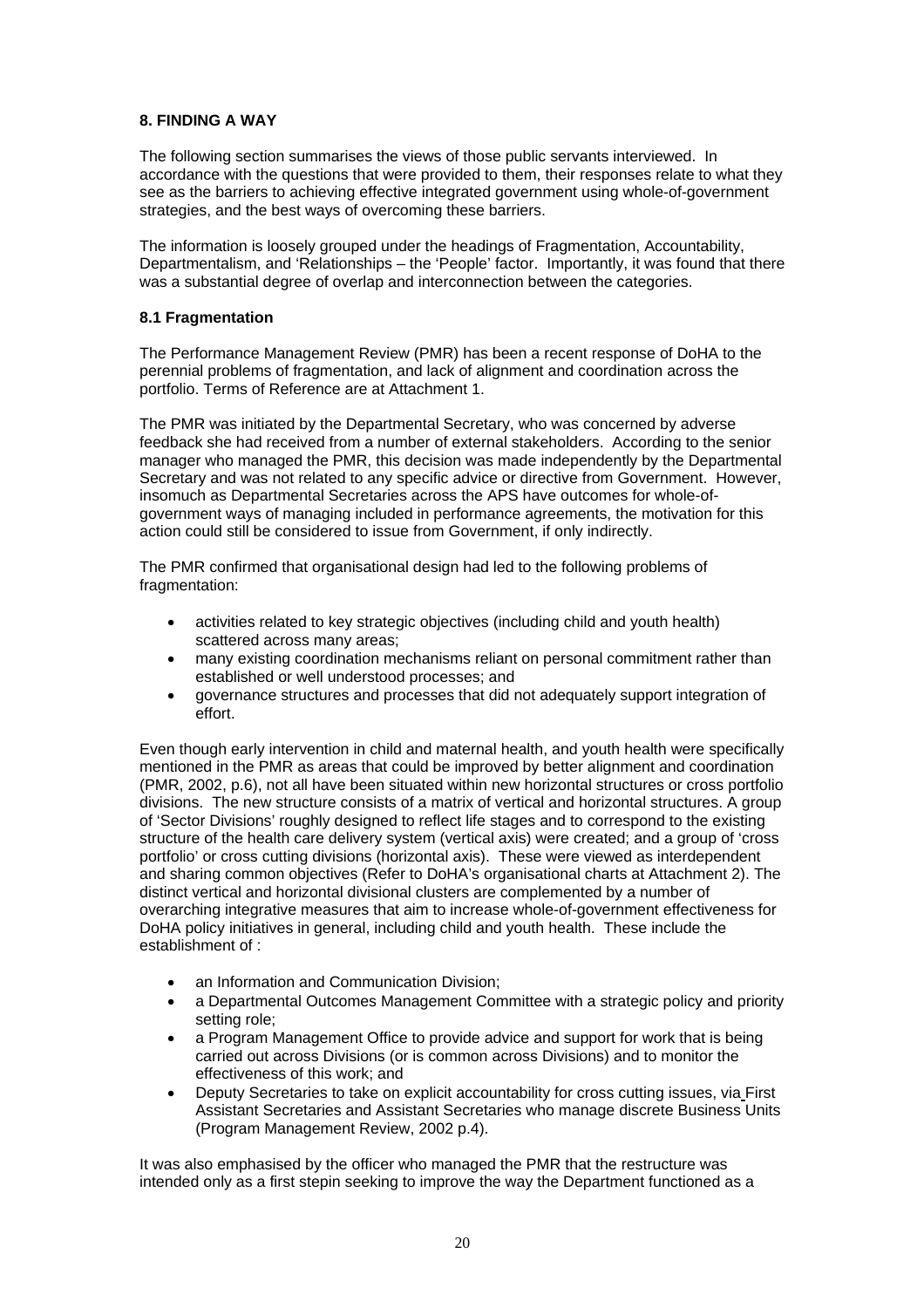more coherent and integrated health policy machine. It is essential that this change be built upon by other strategies for change within the organisation. This is reinforced by the view of another senior manager, who, six months after the restructure, conceived a lack of willingness by the senior executive to effect such changes. According to this manager, the appropriate authority needs to be given to Division Heads to allow them to work across the 'silos' within the Department otherwise the restructure risks creating new silos 'painted another colour'.

Moving away from structural changes and looking at the comments provided by individual officers, another senior manager provided some examples of whole-of-government approaches for Aboriginal and Torres Strait Islander child and youth health. These included OATSIH's representation on the Indigenous Working Group for the Commonwealth Task Force on Child Development, Health and Wellbeing (managed by FaCS), a body with the role of coordinating policy development across the various Indigenous stakeholders (See Table 1).

The statement was made that whole-of-government processes work better when all parties have a concrete and well defined task to undertake. This was also mentioned by officers at middle management level who observed that whole-of-government approaches often failed because policy statements and frameworks etc, were not accompanied by practical plans for action.

This took one step further the comments made by a senior manager in the Mental Health and Suicide Prevention Branch, that having an explicit statement of joint understanding of the issues and a way of working toward these ie a 'framework' is an essential element for better coordination and cooperation between parties. This person was also generally very supportive about the notion of whole-of-government processes and was optimistic about their potential for delivering better policy and program outcomes, but sees them as being in their very early stages of development within DoHA, similar to other Australian government agencies. It was mentioned that the shift toward integrated joined-up strategies could be seen in the context of the overall changing role of government away from 'command and control' to that of a facilitator.

This view was echoed by a middle manager in the child health area, who explained that a shared 'framework' is the guiding feature of the child health agenda in DoHA. It was also pointed out that the remit of this area is to work directly and collaboratively with FaCS on developing policy for early childhood. The strong opinion was voiced that this arrangement is providing a model for inter-departmental cooperation, and although it is still in its early stages, may have laid the foundations for a successful whole-of-government approach. From the outset, an agreed process was followed, managed by the lead agency. First, DoHA and FaCs met to agree on coordinated and strategic policy goals that were later submitted for approval to the respective Government Ministers. Following this, DoHA worked closely with FaCS on preparing the consultation paper, 'Toward the Development of a national Agenda for Early Childhood' (2003) in conjunction with the FaCS Taskforce. This will eventually result in a consensus framework to be agreed at intra and interdepartmental, inter-governmental and inter-sectoral levels. Some optimism was expressed that the National Agenda for Early Childhood, once more fully developed, has a good chance of obtaining sufficient government support to allow Federal Government Departments with an interest in early childhood issues, to develop New Policy Proposals for future Budgets under this integrated policy framework.

A senior manager sees the application of whole-of-government approaches in terms of a shared mission, though through a slightly different lens. It was felt that this approach works best as a vehicle for making changes 'around the margin' and needs to be carefully targeted. For example, used for tackling definable problems in a time limited way, such as a 'taskforce' approach. The view was also expressed that it is critical for resources to be allocated for this purpose. This is a similar position to that adopted by the Institute of Public Administration Australia (2002) and quoted by Podger at their national conference on 16 November 2002.

Confirming that coordination has its costs, each middle manager mentioned the resource implications for whole-of-government processes, particularly in terms of staff workloads. For example, the drugs area is well known for the large number of committees it services under the National Drug Strategic Framework (11 in all), and the manager of the early childhood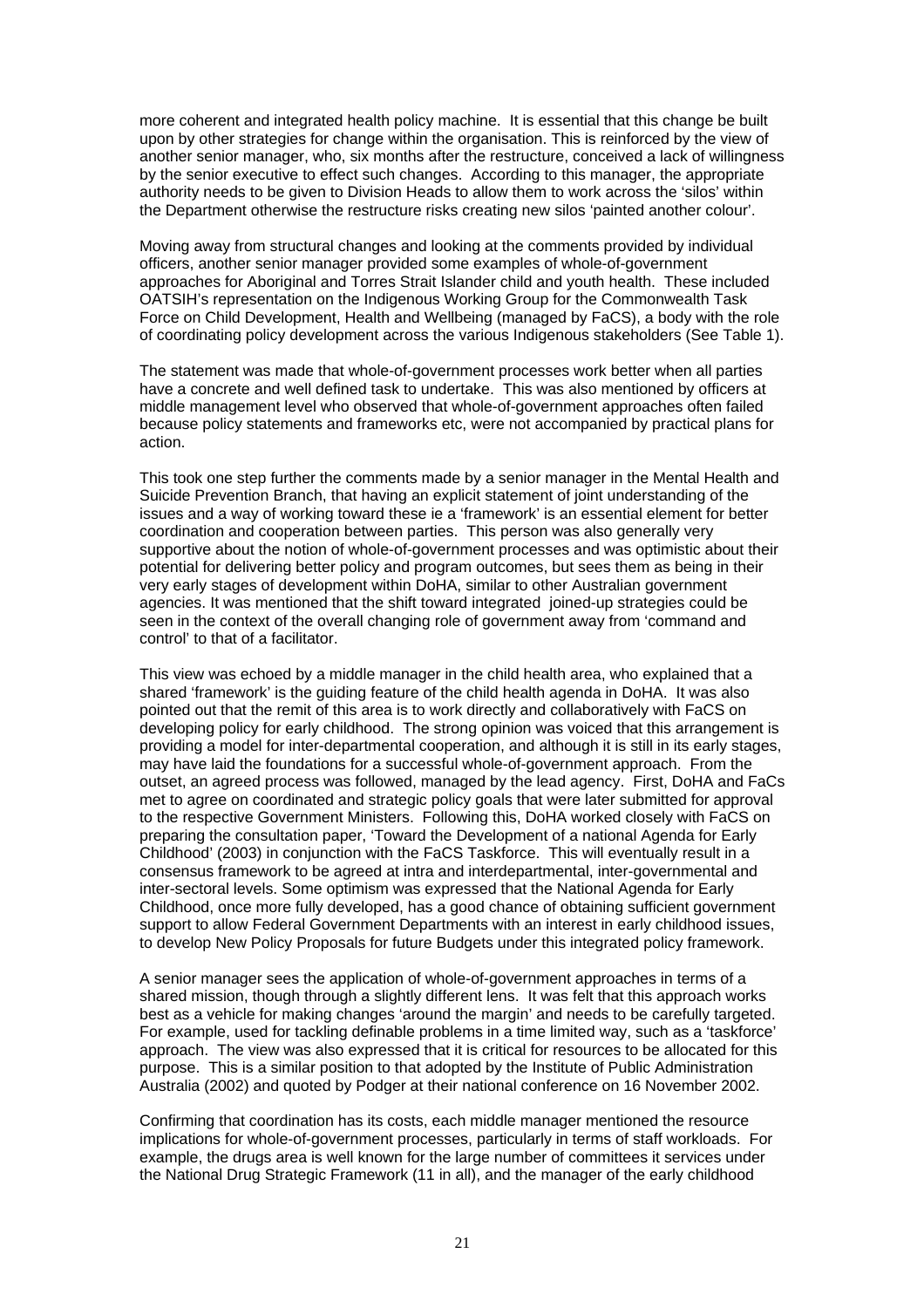area talked about the large amount of time spent working with FaCS. This included informal liaison on a day to day basis and formal requests for briefing, input to parliamentary documents etc from outside the health portfolio, particularly FaCS.

Leadership can also promote coordination and can be sourced from both within and from outside public sector organisations. The difference is that the quality of internal leadership is not so much related to the personal characteristics of the leader as it is for the iconic type of leader that acts as an external driver. In fact, and contrary to the view expressed by Edwards, (2000), it is the nature of the systems around public sector leaders and the organisational culture as a whole that are more influential in achieving change from within. This view was supported by a number of senior managers who were interviewed and who claimed that the quality of leadership and unifying leadership messages are most important for supporting a paradigm shift to more integrated ways of working in DoHA. The officer who conducted the PMR emphasised that to build on the foundation that has been laid by the Departmental restructure, communication specialists are needed to develop strategic messages and disseminate these effectively across the Department, so that a joined-up way of working becomes embedded in the fabric of DoHA. The opinion of Beale (1995) backs this up by stating the need for whole-of-government ethics to be inculcated at all levels within the organisation and Matheson (2000) cites the importance of an 'ability to influence'. These factors may also be closely associated with the availability of, and access to, training for departmental officers that effectively incorporate principles and practical approaches for working as a whole-of-government 'team'.

Computer based knowledge networks also warrant a mention as a helpful tool for sharing information and enhancing coordination. This strategy is also recommended by Edwards (2002, p55). Knowledge networks can be a specific vehicle/s for assisting public sector management and policy development or they can target consumer needs in terms of obtaining more integrated and coordinated access to services and information. As an example of the former, an intra-departmental knowledge network in the form of an email discussion list was established by the child health area following a Departmental workshop to share information about initiatives relating to children and youth in DoHA. From all reports this is seen as a useful strategy by Departmental officers, particularly middle managers.

In contrast to the rapid progress in implementing whole-of-government processes for the child health policy area, the whole-of-government response in relation to youth health appears to have slowed. Departmental officers largely attribute this to a lack of consistent 'bigger picture' policy leadership. This reinforces evidence that initiatives with clearly identifiable leaders, whether it be an agency or an individual, will help reduce fragmentation and facilitate implementation. However, there remains a general consensus across DoHA that a coordinated youth health policy is needed and should be pursued by intra-departmental means.

#### **8.2 Accountability**

The information obtained from DoHA informants about accountability was not always expressed directly by the respondent as an accountability issue, therefore a degree of interpretation has been allowed.

One senior manager agreed that new constructs of accountability need to accompany wholeof-government processes. For example, rather than a single line of accountability, there is a need to measure performance across a broad spectrum of indicators of problem activities ie measure accountability in terms of broad outcomes. Interestingly, a middle manager in another area of DoHA believes that in terms of accountability, whole-of-government approaches can lead to abrogation, rather than sharing of responsibility. This is particularly the case where one Federal Government portfolio or agency instigates the links and provides support, either in terms of funding, or in kind, such as secretariat for whole-of-government committees. On the other hand, at least two officers favoured the 'lead agency' approach as one way of increasing the chances of success and workability (from both an accountability requirement and coordination point of view) for whole-of-government approaches. This is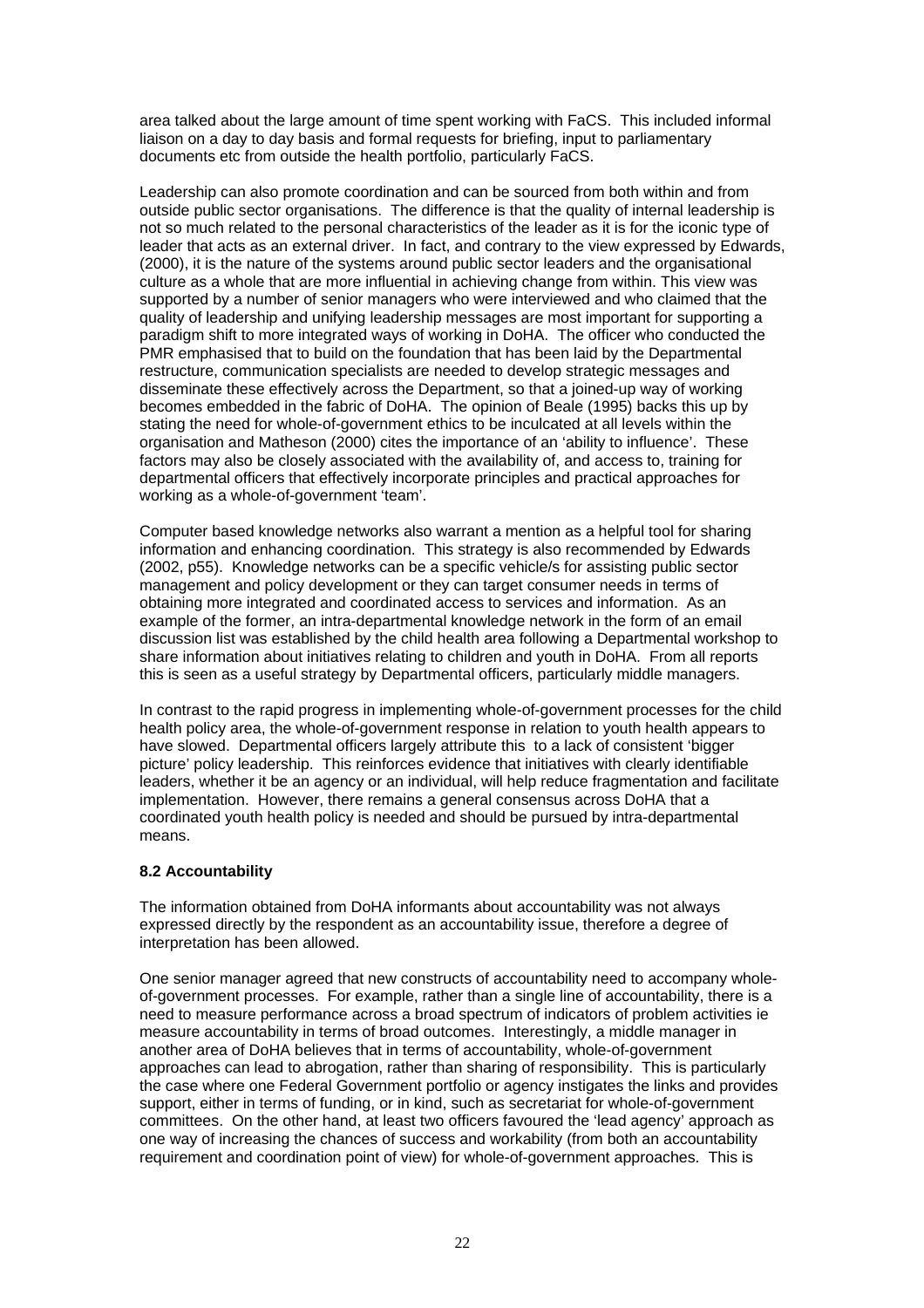widely touted in the Australian literature as an approach that can be considered 'good practice' including by Barrett (2003) and Podger (2002).

 As well as different and more flexible processes for formal 'accounting' for expenditure of public monies, the officer who conducted the PMR (Performance Management Review, 2002), pointed out that accountability in a whole-of-government context, can also be addressed by structural and line management strategies within Departments.

A middle manager in the child health area (part of its formal brief is to work directly with FaCS to develop early childhood policy) finds it somewhat confusing to be working so closely with another Department, in terms of accountability. For example, it was stated that staff regularly feel as if they are working for the Minister for Children and Youth, rather than the Minister for Health and Ageing. In order to deal with this, a high degree of flexibility is required, and an ability to be comfortable with working in an environment where the lines of accountability are not always going to be clear.

An example of an approach to accountability within a whole-of-government process is the recent 'landmark' bilateral agreement between the Federal Government and Western Australia 'To protect children and prevent child abuse and neglect in Indigenous communities – a joint statement of the Australian government and the Government of Western Australia' (unpublished internal Departmental document, 29 August 2003). Although managed by the central department of Prime Minister and Cabinet, not DoHA, as part of a Council of Australian Governments (COAG) process (an inter-governmental, rather than interdepartmental process), it is worthy of mention because it highlights how whole-of-government activity can be strengthened when supported by formal legal agreement that sets out the accountabilities of each party and explicitly states how they will work together.

#### **8.3 Departmentalism**

In my interviews with DoHA officers, officials' views on the barriers posed by Departmentalism, varied. Middle managers were more inclined to be concerned with tackling the practical complexities of working with other departments from a process or logistical viewpoint, and did not seem to have experienced the stubborn self-interest and resistance to working across program boundaries that can characterise departmentalism. One exception was an officer who was convinced that political rivalries (ie between government ministers) are a particularly powerful obstacle to developing comprehensive whole-of-government strategies. One way of managing this was to either avoid or actively manoeuvre around possible political pitfalls. This opinion is in direct contrast to that of commentators on the British experience of joined-up government such as Mulgan, Kavanagh and Richards who see the bureaucracy, not the politicians, as the bastion of departmentalism.

An explanation was proposed for the apparent lack of departmentalism encountered in developing child health policy: Whereas, a number of activities had been in progress over several years in the youth health policy area, relatively little attention had been paid to early childhood issues in DoHA. It was generally assumed (and this approach had been given tacit assent by health ministers) that FaCS was better placed to address this as part of its well established and funded *Stronger Families and Communities Strategy.* In terms of child health policy, DoHA was essentially starting 'from the ground up', with no pre-existing program boundaries. This appears to militate against turf wars.

Senior managers were less concerned with the operational problems of departmentalism, but at least one believed that the ideological barriers to horizontal ways of working are the most insurmountable issues confronting whole-of-government approaches. One expressed the view that the rhetoric about commitment to whole-of-government did not always correspond to the reality. It is seen, in part, as a popular trend – the 'flavour of the month' and while wholeof-government can produce beneficial outcomes in principle, particularly through reducing duplication of services, there are many barriers that cannot be overcome in the short to medium term. Most of these were attributed to departmentalism and it is for this reason that whole-of-government approaches are less likely to work practically (due to obstructionism) or to be adopted on a large scale. The same officer thinks it is unlikely that the funding 'silos' will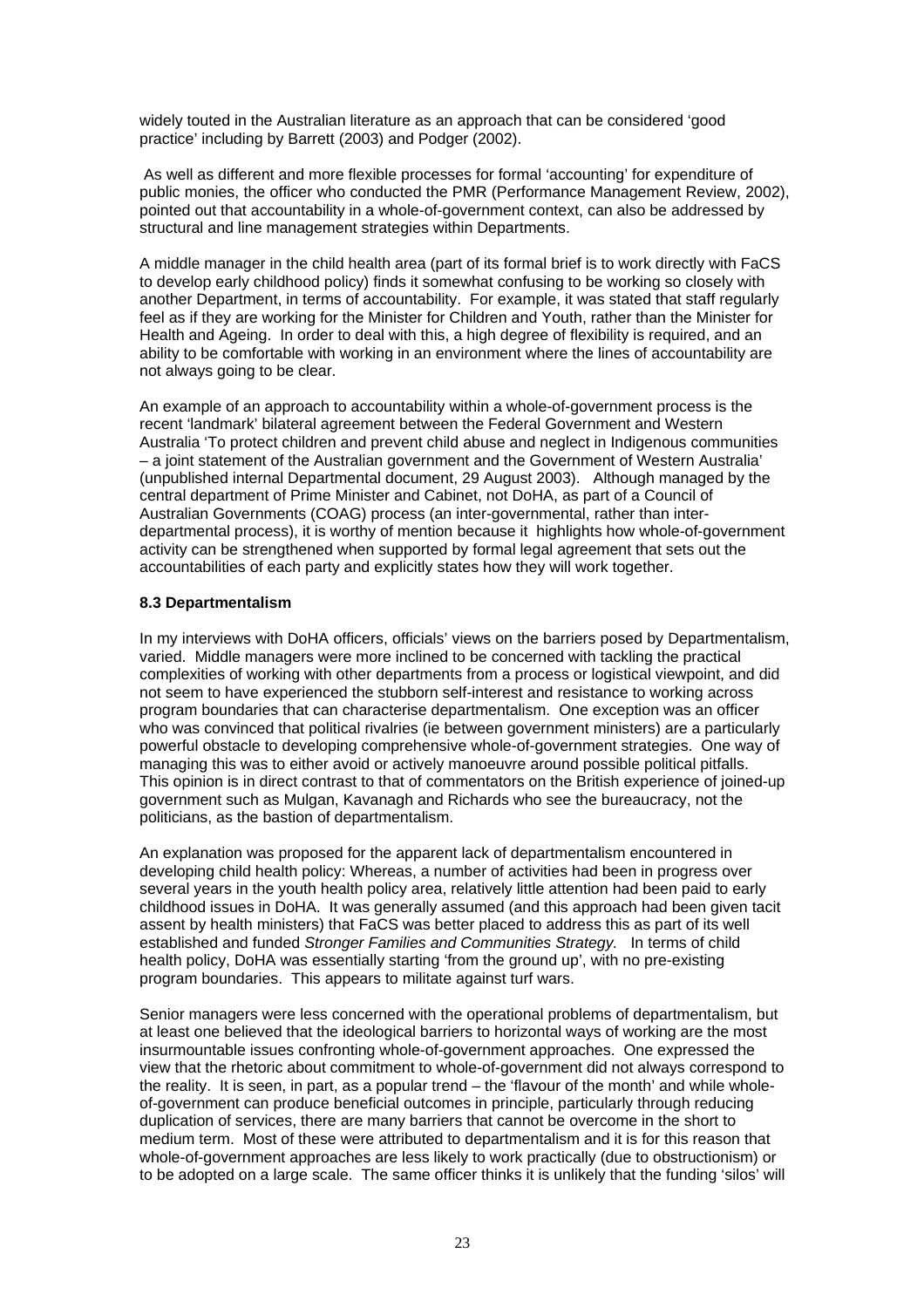be removed or that it will be possible in Australia to implement reforms like those of the Treasury in Great Britain.

However, even though the scope for success has its limitations, there were some examples cited of how whole-of-government processes appear to be working to some degree. There is a view that the Ministerial Council on Drug Strategy and the Inter-governmental Committee on Drugs function relatively well. Both of these are inter-governmental mechanisms involving Federal and State and Territory Customs, Justice and Police Ministers and their senior bureaucratic counterparts, respectively. One of the reasons for this may be that there is some harmonisation of broad views on drug and alcohol issues in the first instance. Another factor may be that partnerships and relationships are 'oiled' by the substantial level of funding allocated to Federal Government drug initiatives. This can reduce the phenomenon of 'departmentalism' by relieving rivalries and competition between the State and Territory recipients of funding.

Another senior manager compared Inter Departmental Committees (IDCs) of the recent past with more contemporary whole-of-government bodies, such as the National Mental Health Working Group, which is an inter-govenmental sub committee of the Australian Health Ministers Advisory Committee. Within IDCs departmentalism was very evident and these groups were largely instrumental bureaucratic mechanisms allowing organisations to 'interface' with each other in the short term. Representatives were largely focused on protecting and furthering the interests of their own department or agency rather than finding a basis for collaboration. The new approach, which has largely replaced the old IDC model, is based more on 'networks' and 'partnerships' with the group guided by an explicit and shared framework of understanding about the issues (as previously discussed in Section 8.1).

Departmentalism is not just a phenomenon between departments and agencies. It is also evident within organisations. For example, a partnership between the Mental Health and Suicide Prevention Branch and the Drug Strategy Branch providing funding to mental health for the evaluation of a schools program has worked well. According to a middle manager from one of these areas, this may not have proceeded so smoothly if drugs were competing for a foothold in school settings. However, it appears that the drugs area had little or no stake in such programs, so this problem did not eventuate. On a slightly more positive note, it was also suggested that the joint arrangements were successful because both areas had common principles and ideals for working with young people.

#### **8.4 Relationships – the 'people' factor**

A senior manager from the mental health area stressed organisational change from a sociological and behavioural perspective, ie 'cultural shift' as a major factor in achieving successful whole-of-government approaches to policy development. Interestingly, the term 'culture' was used many times during the course of this discussion and during discussions with other officers. In this context 'culture' refers to a conceptualisation of the unique conditions generated by the sum of relationships within the organisation. This reflects the work of Grubbs (2000) who sees culture as embedded in organisational relationships and forming a critical element in integrative ways of working. In this way, the quality of relationships within the organisation, expressed as its 'culture', are integral for overcoming the barriers of departmentalism.

According to the same manager, the appropriate focus is on reaching consensus and striving for a culture of mutuality for self protection. The changes will not happen quickly or easily as human attitudes and behaviours cannot be changed quickly. Especially consider that generations of public sector managers have been encultured into a system which rewarded 'departmentalism'. When asked specifically about factors that may have contributed to the rapid progress in the early childhood health agenda compared to the youth health agenda, this person was certain that the external impetus coming from high profile champions or advocates, was the key factor in providing the momentum for change.

The concept of leadership seems to be important at two levels: first, coming from inside a government department in terms of creating the conditions for successful horizontal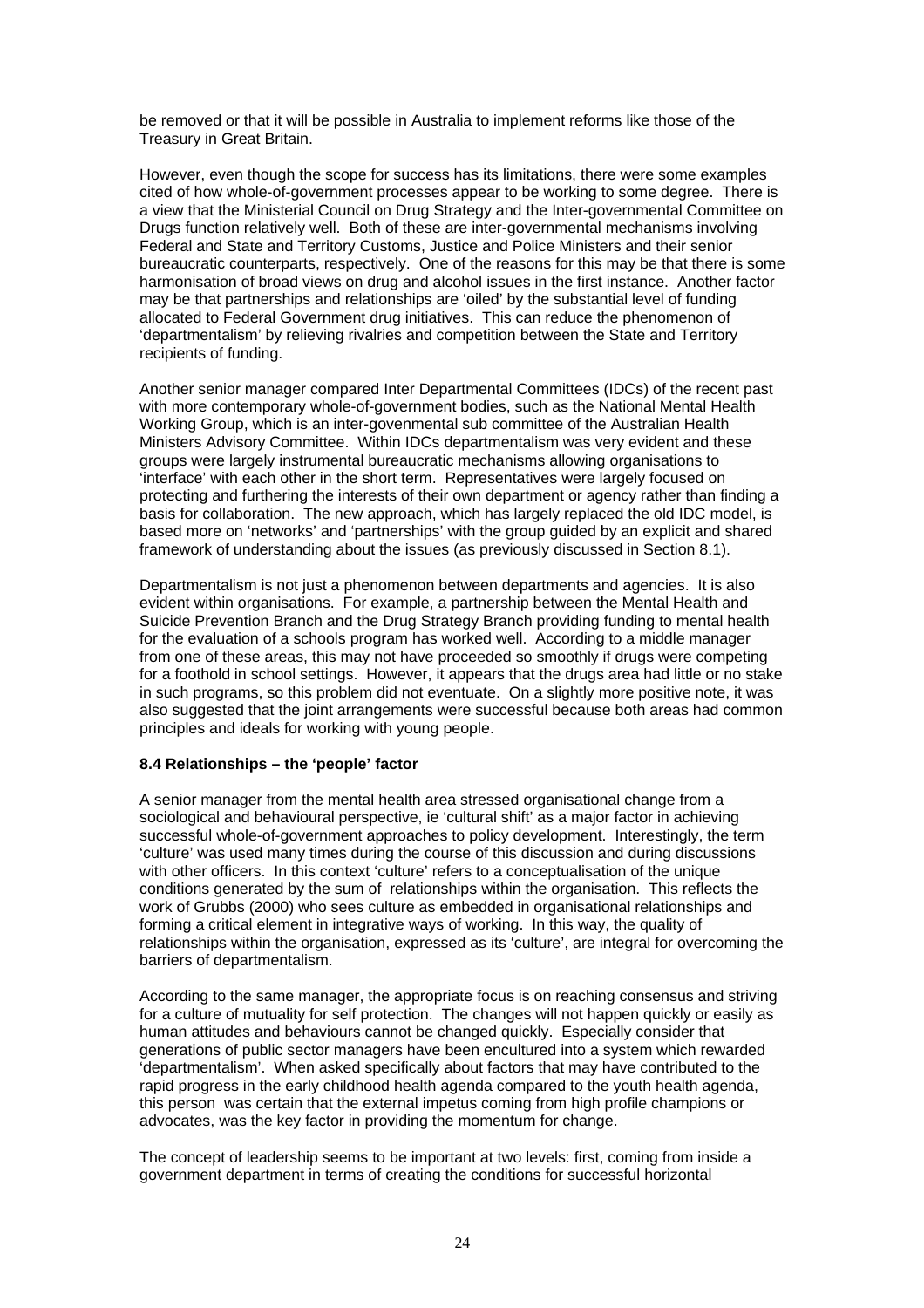management; and second, external intervention that creates the momentum for change. Both contribute toward creating the total environment in which change can occur and be sustained. According to Matheson (2000) personal policy networks among departmental secretaries based on trust and mutual adjustment can also support policy coordination. Matheson cites the example of the 'PM & C Mafia' which consists of secretaries with senior executive experience in the Department of Prime Minister and Cabinet.

As discussed previously, the second type of leadership is often closely entwined with the personal characteristics of the leader. Reinforcing this, all those DoHA officers who were interviewed believed that the rapid progress of the whole-of-government early childhood policy, could be attributed to the personal characteristics and advocacy of Professor Fiona Stanley. They also believed that this was not merely an anomaly but could be applied across other policy areas, given a mix of the right ingredients. An added feature appears to be the direct targeting of the Prime Minister. Having a champion is crucial and a champion that 'has the ear' of the Prime Minister will usually clinch this success. As an example, it is also worth mentioning once again, the success of the inter-governmental groups under the National Drug Strategic Framework. Here, the shared level of commitment between members is assisted by strong leadership in the form of the Prime Minister who is personally very involved and interested in progressing the National Drug Strategy.

Paradoxically, a move toward managing in a more ambiguous whole-of-government environment is inherently contradictory for many public servants, who may be more comfortable with clear rules and regulations. Accordingly, changing rules can be one of the more effective ways of changing behaviour of public sector managers. Along with formal practices for incorporating whole-of-government into the organisational infrastructure such as provisions in the performance agreements of department heads, leaders can also be very powerful agents for change by sending messages to staff at informal levels. Once again, the support of the department head can play a major role in facilitating whole-of-government processes, using informal as well as formal means. For example, DoHA's Secretary chooses to be involved personally in key whole-of-government bodies such as the National Aboriginal and Torres Strait Islander Health Council (which she Chairs), The Indigenous Communities Coordination Taskforce (ICCT), some of the national drug committees and by initiating actions like the Performance Management Review. She also uses opportunities to communicate to all levels of staff that she is determined to honour her COAG responsibilities **<sup>1</sup>** by being seen to actively monitor any interventions that may affect the Anangu Pitjantjatjar ('AP' Lands) site as part of her ICCT responsibilities.

Most of the officers interviewed, particularly the senior managers, did not directly mention issues relating to people management or the nurturing of productive relationships as a major element in supporting the whole-of-government process. What can be inferred from this, if anything, is unclear. It might not necessarily mean that trust it is considered unimportant or to be disregarded, but it may suggest that it is highly conceptual and cannot easily be described, interpreted and translated into practical ways of developing and maintaining whole-ofgovernment approaches to public policy making.

Interestingly, both managers in the mental health area specifically mentioned trust. This may be related to the subject matter and a greater overall awareness of the psycho-social aspects of policy development. One of these officers who stressed trust and relationship building had developed and managed a schools based mental health promotion program that utilised joined-up processes primarily at the middle management level. Evaluation of this program has shown that this approach has been very successful, avoiding some of the problems of integration at both the political level and the 'grass roots' service delivery level.

l

**<sup>1</sup>** The COAG Indigenous Communities Coordination Taskforce oversees a model of integrated governance. As part of this, a number of Departmental Secretaries have overall responsibility for coordinating all Federal Government interventions in selected Aboriginal communities across Australia. The DoHA Secretary is responsible for Anungu Pitjantjatjara, a community that has shared borders between SA, QLD and NT.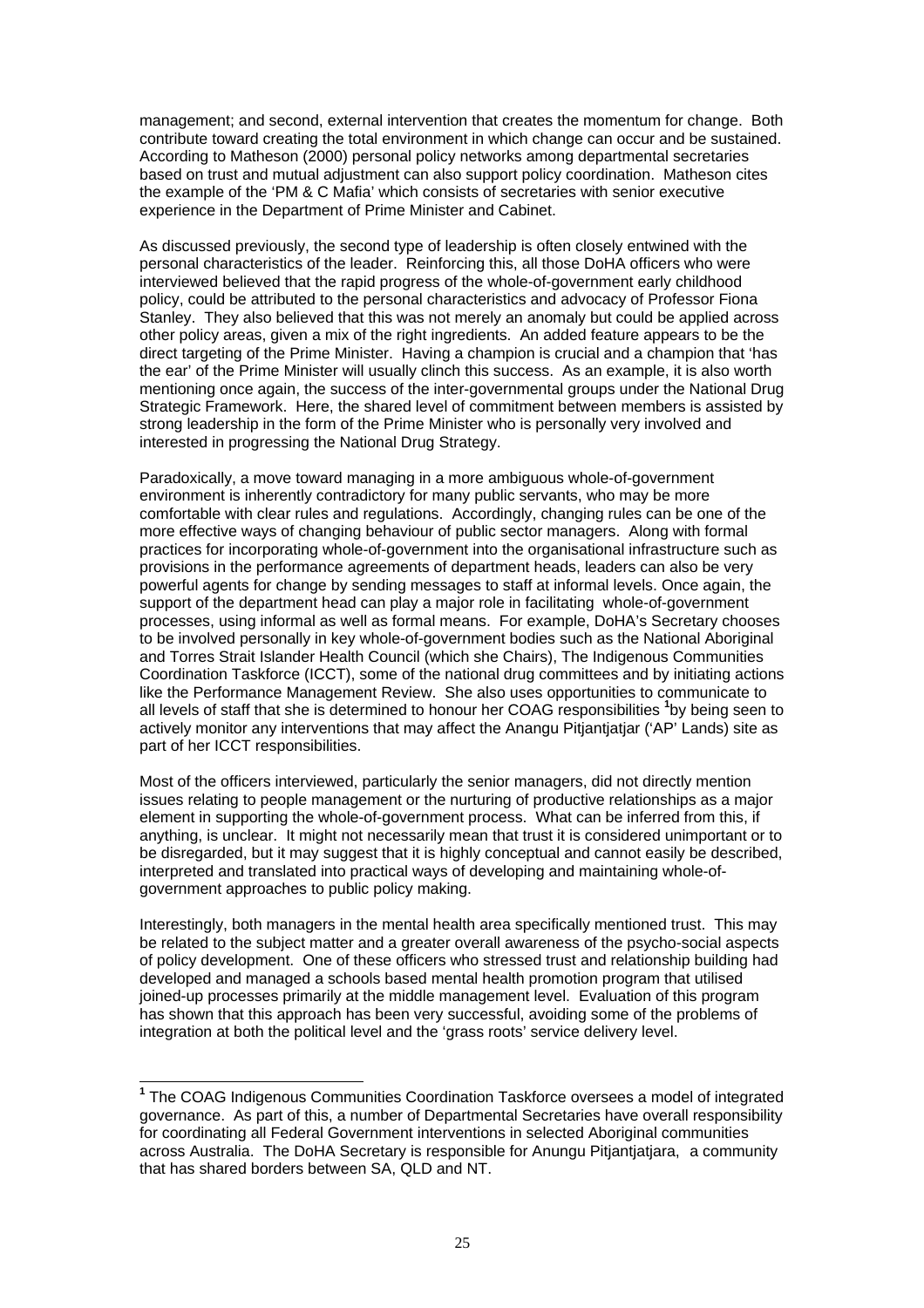Trust was also the dominant factor mentioned by a medical adviser, someone who sits somewhat outside of the mainstream departmental structure. It was described how a trusting and open relationship with officials in FaCS (a different area in FaCS to that managing youth policy) and others on the Commonwealth Taskforce for Child Development, Health and Wellbeing allowed them to work together closely, encouraged creativity and the open exchange of ideas and opinions for facilitating consensus and progress on aspects of the child health policy agenda. Perhaps it is not coincidental that, compared with youth health policy, this initiative currently appears more promising in terms of achieving integration.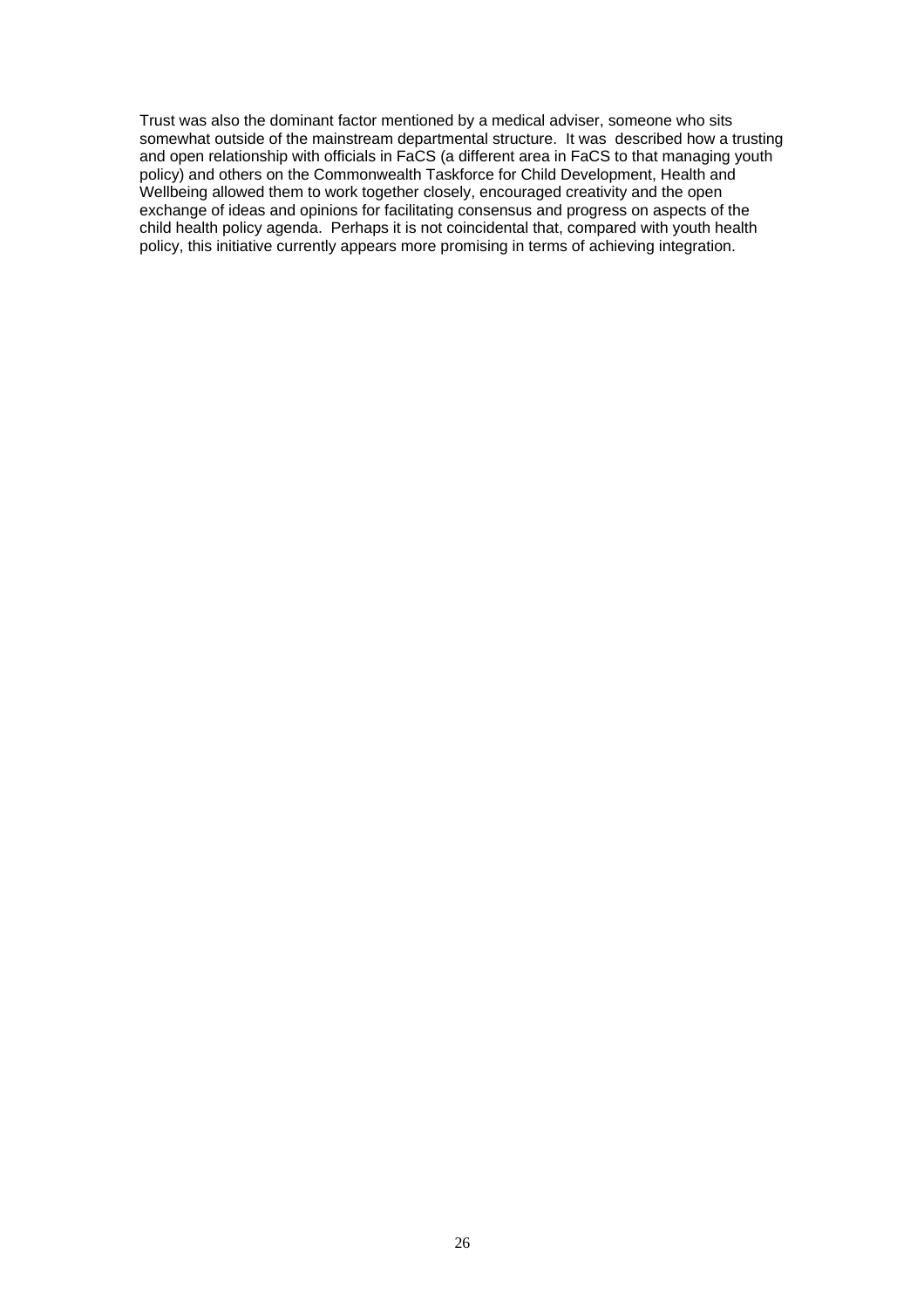#### **9. CONCLUSION**

In conclusion, it appears that the extent and penetration of whole-of-government processes for child and youth health policy in the Department of Health and Ageing are in the early stages of development. If one can extrapolate from the comments provided by Departmental officers, the child and youth health microcosm largely reflects the status of whole-ofgovernment processes in other areas of health policy.

In terms of national policy development as a whole, while it would be fair to say that there have been some notable examples of success of whole-of-government initiatives, such as the establishment of Centrelink and the Immunisation Register by the Health portfolio, these are relatively uncommon, and less successful examples are more numerous.

Having said this, there are early signs of a commitment from senior managers in DoHA to institutionalising behaviours and systems that will strengthen and reinforce holistic and integrated ways of working. At the upper levels of management, these are apparent in the actions of both the Secretary of DoHA and at least one Division Head. However these appear to be independent of each other and are not creating synergies that would strengthen the reforms that have already been put in place.

DoHA officers primarily appear to be positive about trying these approaches although some seem pessimistic about the prospect of finding ways of providing more integrated forms of funding.

The interviews with key departmental officers lent support for a number of factors identified in the literature as being integral to the success of whole-of-government initiatives. The strongest corroboration was in the area of external advocacy and leadership from eminent opinion leaders, coupled with the support of the Prime Minister.

Next, or perhaps equal second, it was generally agreed that shared principles, goals, clear objectives and a joint plan of action, plus a focus on accountability based on measurement of progress toward outcomes, not inputs, are critical starting points for sustainable and successful whole-of-government approaches.

The problems associated with whole-of-government processes impact at each of the four levels of integration, Inter and intra departmental; inter-governmental; and inter-sectoral. Similarly, many, if not most, of the solutions apply to more than one type of problem, and will work at more than one level. This suggests that there is no single ingredient that will ensure success and a holistic and multi faceted approach, consisting of a combination of measures chosen from the good practice 'menu' will work best. This is supported by at least one senior manager, who remarked that 'pooled or joint appropriations are not enough on their own, rather, a combination of measures should be instituted for healthy integrated government'.

It also appears that a combination of vertical and horizontal management practices remains effective and appropriate under most circumstances. In fact, horizontal management may paradoxically result in more fragmentation. Also, an over emphasis by Government on employing whole-of-government processes may create a highly centralised structure. Seeking to minimise this may, in part, explain the current tendency by government to shift the level of integration downward, toward the community or service delivery end. Instead of whole-of-government, this fits better with the notion of 'whole of governance' or 'joint ways of working' involving non government and business partnerships.

Comparison of the progress of policy for child health with policy for youth health and the part played by whole-of-government processes proved useful for highlighting factors most likely to create a climate conducive to coherent, cooperative, holistic and linked policy across government. Interestingly, intra-departmental fragmentation, ie a mismatch between the levels of whole-of-government processes (evidenced in the area of youth health policy), appeared to be lethal, even with other whole-of-government mechanisms in place, (such as inter-departmental committees) and the commitment of departmental officers.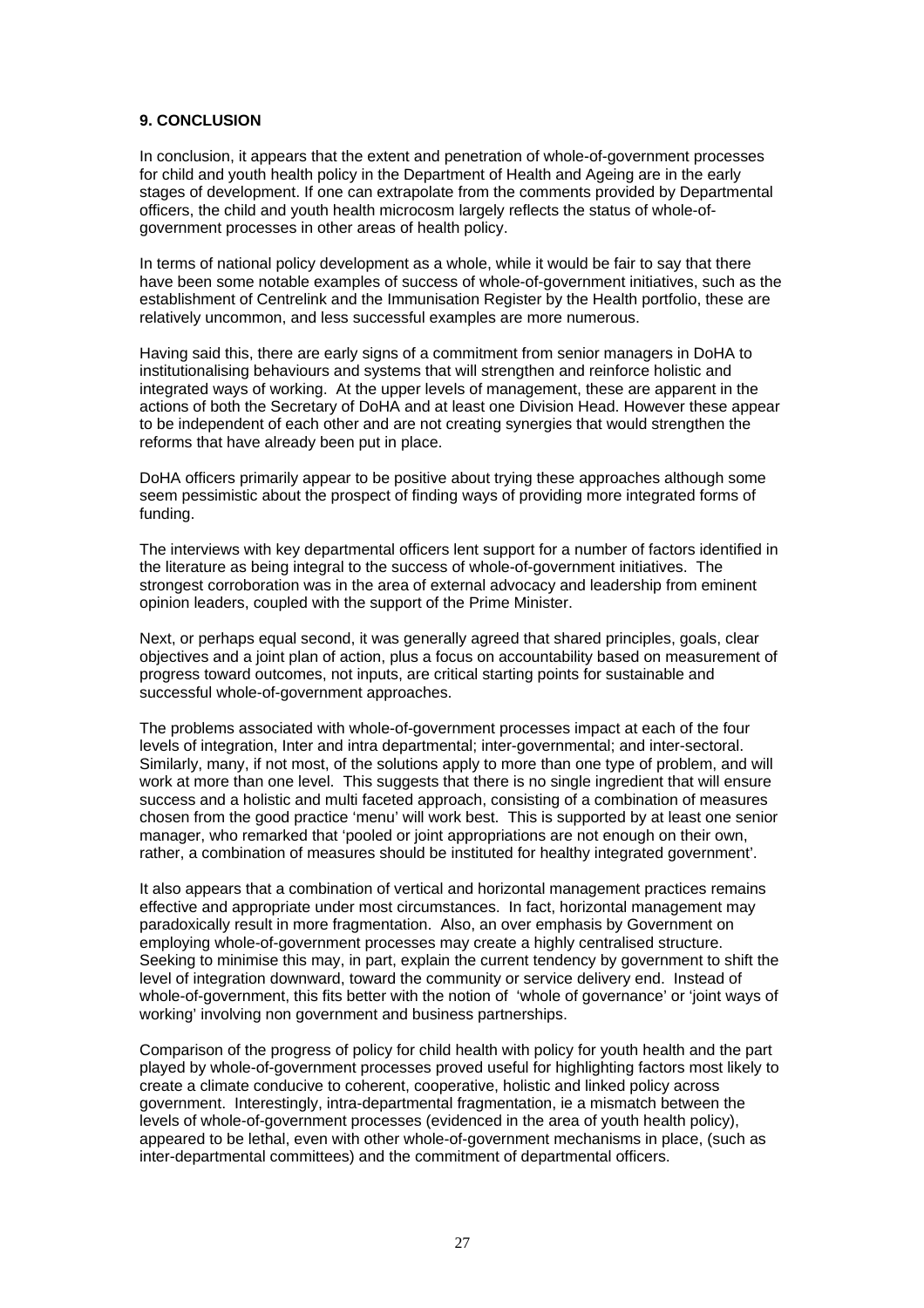On a final note, an issue that may require further attention is the apparent lack of awareness of the importance of fostering relationships with other stakeholders, be they government or non government. Perhaps this is a function of a fundamental and possibly unresolvable tension within government – a simultaneous acknowledgment of the benefits of building trust and working partnerships with the range of policy stakeholders, while understanding the need to retain its power to act unilaterally to promote the public and national interest, when necessary. After all, the Australian community would expect nothing less.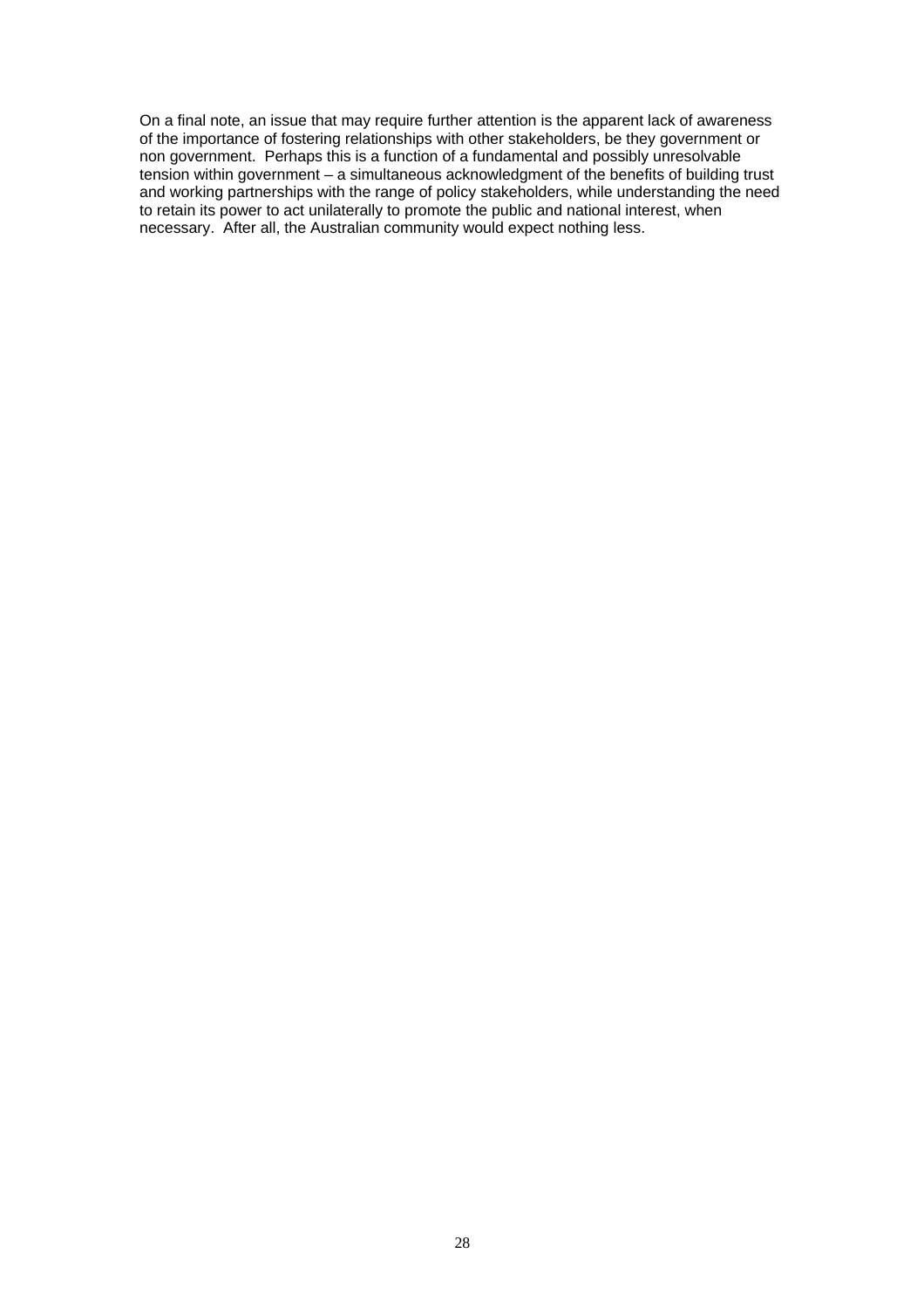## *<u>Attachment 1</u>*

#### **DEPARTMENT OF HEALTH AND AGEING PERFORMANCE MANAGEMENT REVIEW (PMR)**

#### **TERMS OF REFERENCE**

#### **With reference to the functions in the Department other than Corporate functions:**

- 1) identify the key areas where overlaps, duplication and/or shortcomings in coordination and communication are perceived to jeopardise our effectiveness;
- 2) identify current good practices in alignment and coordination within and across Divisions and State and Territory Offices (STOs);
- 3) examine the effectiveness and consistency of our interactions with consumers and industry stakeholders;
- 4) recommend options for processes to improve alignment, coordination and communication within and across Divisions and STOs;
- 5) recommend structural options for Divisions (and Branches and STOs where appropriate) to improve alignment, coordination and communication: taking into account the spread of responsibility for management of issues with a high public and political profile; and
- 6) recommend options for improving our interactions with stakeholders.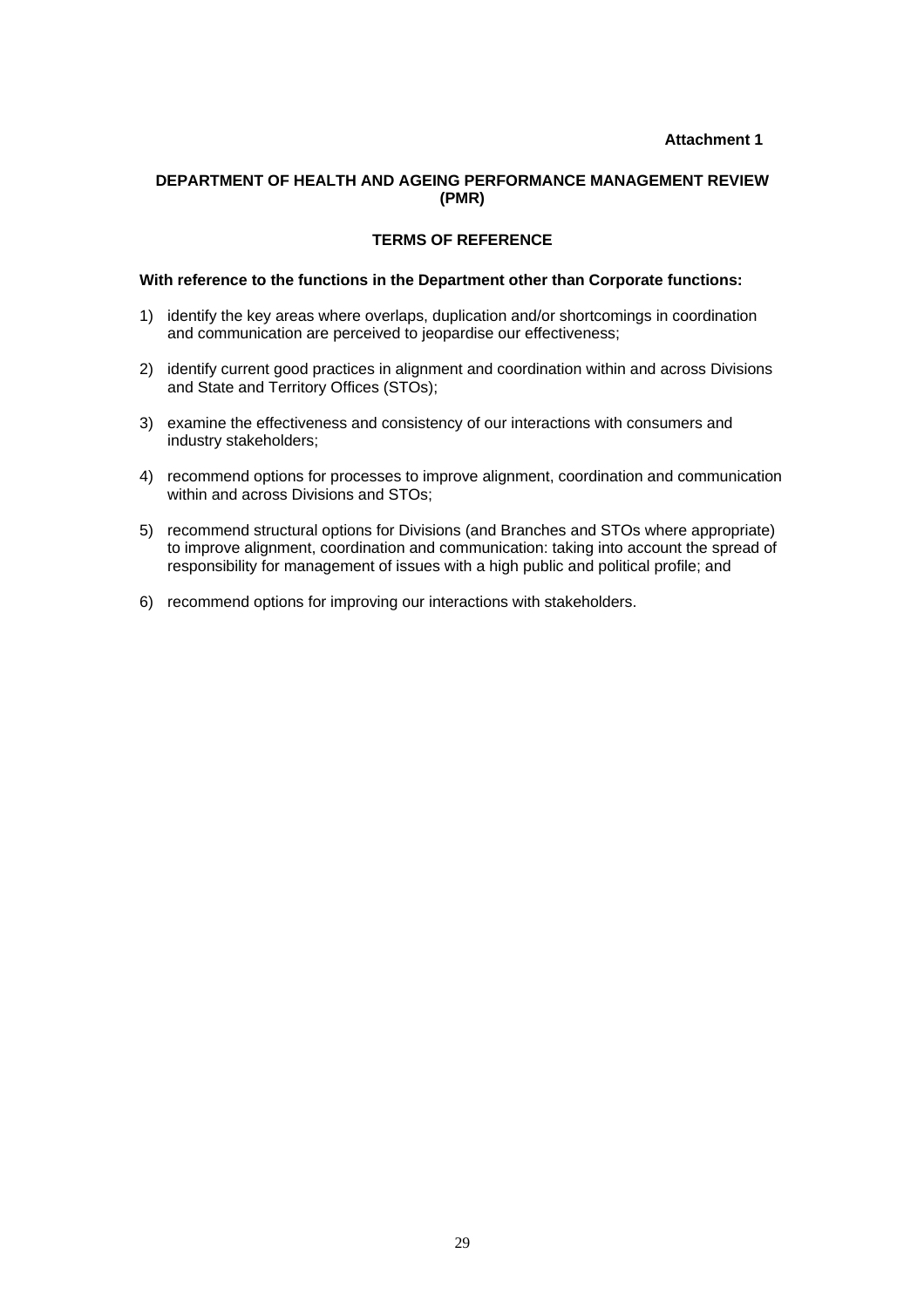#### **11. REFERENCES**

Bardach, E; 'Turf barriers to interagency collaboration'; *The State of Public Management*, 1996, ed D.f. Kettl and H.B. Milward. Baltimore, pp 168-192, John Hopkins University Press

Barrett, Pat; *Governance and joined-up government – some issues and early successes*, Paper to the Australian Council of Auditors General, June 2003-10-18

Beale, Roger; Turf protection: conflict between authorities; *Australian Journal of Public Administration*, Vol.54 No. 2, June 1995

Bevir, Mark, Rhodes R.A.W; Decentering tradition – interpreting British justice, *Administration and Society*, Vol 33 No 2, May 2001, pp 107-132

British Government, 'Modernising Government White Paper' 1999 http://www.gov.uk

Commonwealth of Australia, Consultation paper - *Toward the Development of a National Agenda for Early Childhood*, Commonwealth Taskforce on Child Development , Health and Wellbeing, 2003

Commonwealth of Australia, *Footprints to the Future*, Report from the Prime Minister's Youth Pathways Action Plan Taskforce, 2001

Commonwealth of Australia, *The health of young Australians*, A National Health Policy for children and young people, Australian Health Ministers' Conference, June 1995

Considine, Mark; The end of the line? Accountable governance in the age of networks, partnerships, and joined-up services, *Governance: An international journal of policy, administration, and Institutions,* Vol. 15, No.1, January 2002, pp 21-40

Curral, S.C; Judge, T.A; Measuring trust between organisational boundary role persons' Organisational Behaviour and Human Decision Processes, 1995, 64, 2, pp151-170

Curtain, Richard; Good public policy making: How Australia fares; Agenda: *a Journal of Policy Analysis and Reform*, Vol. 8, No.1, 2000, pp 33-46

Department of Health and Ageing, Program Management Review, September 2002, (internal document – In-Confidence)

Dixon, Jane; Sibthorpe, Beverley; Gardner, Karen; Rutnam, Romaine; *Joint ways of working to reduce health inequalities* – a discussion paper produced for the Department of Health and Aged Care, National Centre for Epidemiology and Population Health, Australian National University, December 2001

Edwards, Meredith; Public sector governance – future issues for Australia; *Australian Journal of Public Administration*, Vol. 61(2):pp 51-61, June 2002

Fitzpatrick, Tom, *Horizontal Management – trends in governance and accountability*; Treasury Board of Canada Secretariat for Canadian Centre for Management Development's Action-Research Roundtable on the Management of Horizontal Issues, 2000.

Flinders, Matthew, 'Governance in Whitehall', *Journal of Public Administration*, 2002, Vol. 80 (1), pp 51-75

Gordon, S; Hallahan, K; Henry, D, *Putting the picture together: Inquiry into response by government agencies to complaints of family violence and child abuse in Aboriginal communities*, Department of Premier and Cabinet, Western Australia, 2002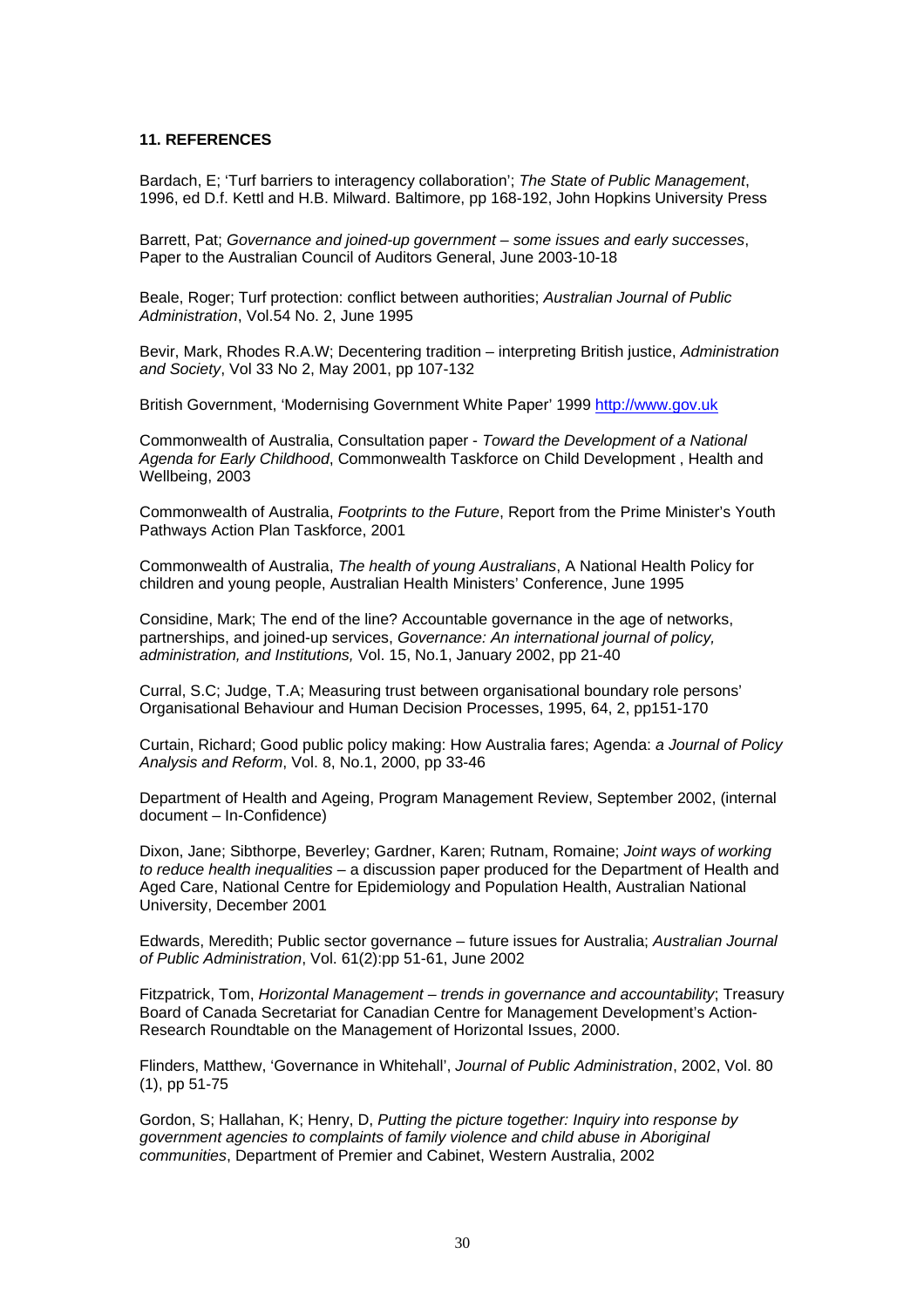Grubbs, Joseph. W, 'Can agencies work together? Collaboration in public and non profit organisations', *Public Administration Review*, May/June 2000, 60, 3, pp275-280

Institute of Public Administration Australia (IPAA), 2002, *Working together: integrated governance*, Brisbane

Kavanagh, Dennis; Richards, David, 'Departmentalism and joined-up government: Back to the future?', *Parliamentary Affairs*, 2001, 54, pp 1-18

Lane, C; Bachmann, R, *Trust within and between organisations: Conceptual issues and empirical applications*, 1998, New York, Oxford University Press

Ling, Tom, 'Delivering joined-up government in the UK: Dimensions, issues and problems', *Public Administration*, Vol. 80, No. 4, 2002, pp 615-642

Matheson, Craig, 'Policy formulation in Australian Government: Vertical and horizontal axes', *Australian Journal of Public Administration,* 2000, Vol.59, No. 2, pp 44-55

Milbourne, Linda; Macrae, Sheila; Maguire, Meg, 'Collaborative solutions or new policy problems: exploring multi-agency partnerships in education and health work', *Journal of Educational Policy*, 2003, Vol.18, No. 1, pp 19-35

Mulgan, Geoffrey, 'Joined-up government in the United Kingdom – past, present and future', *Canberra Bulletin of Public Administration*, No.105, September 2002

Mulgan, Richard; Uhr, John, *Accountability and Governance*, Discussion Paper No.71, Australian National University Public Policy Program, September 2000

Mulgan, Richard, *Accountability": an ever expanding concept?*, Discussion Paper No. 72, Australian National University Public Policy Program, September 2000

Peters, M. Guy, 'Managing horizontal government: the politics of coordination'; *Public Administration*, Vol. 76, Summer 1998, pp 295-311

Podger, A, *The public sector of the future,* Presentation to the Forum of Commonwealth Agencies in NSW Incorporated, Government Business Conference, Government Business Conference, 27 February 2003

Podger, A, *Whole-of-government innovations and challenges*, Keynote address to 'Innovations and Impacts' Seminar, Institute of Public Administration Australia (IPAA) National Conference, Adelaide, 16 November 2002

Podger, A, Address to the Australian Institute of Management, 6 November 2002

Porta, R.L; Lopez-de-silanes. F; Vishny. A, 'Trust in large organisations', *American Economic Review*, 1997, 87(2), pp 333-338;

RCAGA 1976, *Report of the Royal Commission on Australian Government Administration*, AGPS, Canberra

Richards, David, Kavanagh, Dennis, *Can joined-up government be a reality?,* paper presented at the Australian Political Studies Association 2000 Conference, Australian National University, Canberra 4-6 October 2000

Vincent, I, 'Collaboration and integrated services in the NSW public sector', *Australian Journal of Public Administration*, 1999, 58,(3), pp 50-54

Wilkins, Peter, 'Accountability and joined-up government'; *Australian Journal of Public Administration*, 61(1):114-119, March 2002